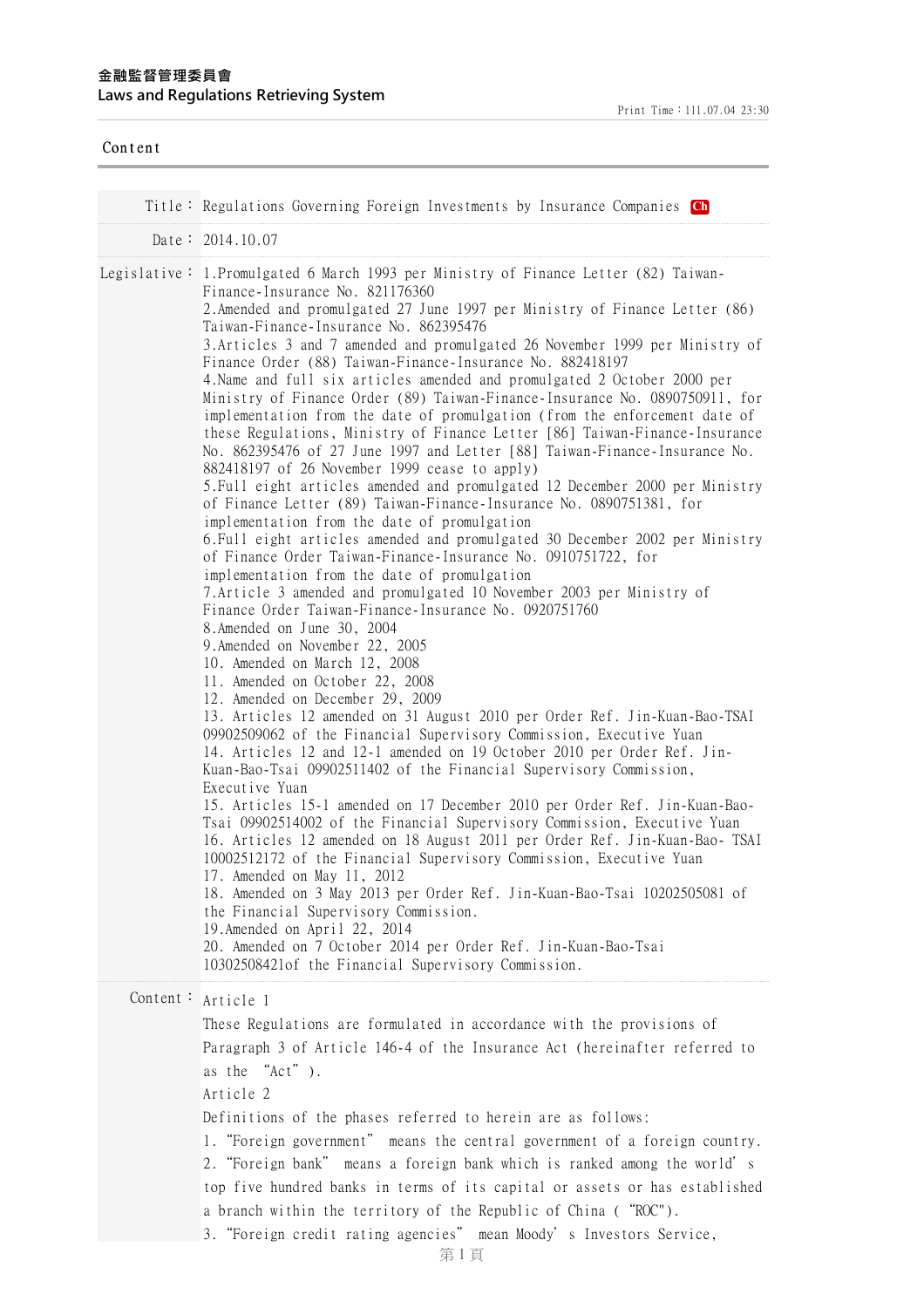Standard & Poor's Corp. and Fitch Ratings Ltd.

4."Local credit rating agencies" mean Taiwan Ratings Corp. and Fitch Ratings Ltd., Taiwan Branch.

5."Overseas and Mainland China area real property" means the land in a foreign country and Mainland China area and any buildings thereon, the right to the yields from such land or the right to develop such land and construct buildings thereon.

6."Relationships of control and affiliation" have the same meaning as in Articles 369-2 and 369-3 of the Company Act and Article 6 of the Criteria Governing Preparation of Affiliation Reports, Consolidated Business Reports and Consolidated Financial Statements of Affiliated Enterprises.

The total amount of the investment items as referred to as being rated by foreign credit rating agencies under these Regulations is calculated in the following manner:

1.In cases where the rating level of such investment is above the minimum credit rating level as set forth hereunder, the total amount of the investment shall be calculated based on the amount of investment that remains at a certain level when or after the investment is made as well as the amount of the investment that is upgraded or downgraded after the investment;

2.Save as otherwise provided in the preceding paragraph, in cases where such investment meets the minimum credit rating level set forth hereunder, the total amount of investment shall also include the total amount of investment downgraded under a certain rating level after the investment; provided that, however, if such investment is downgraded to a certain rating level that is not permitted hereunder, such investment shall be handled in accordance with the relevant insurance laws and regulations. Article 3

The foreign investments by an insurer shall be restricted to the following: 1.foreign exchange deposit;

2.foreign securities;

3.foreign currency loans approved by the Central Bank of the Republic of China and secured by the life policies issued by the said insurer and denominated in foreign currencies;

4.financial derivatives;

5.overseas real property;

6.establishment of or investment in foreign insurance companies, insurance agency companies, insurance brokerage companies or other insurance-related enterprises approved by the competent authorities;

7.major investment projects approved by the Executive Yuan and launched in response to the economic development policies of the government; and 8.other projects approved by the competent authority to use the fund of the insurer.

When conducting the derivatives transactions referred to in Subparagraph 4 of this Article, the insurer shall comply with the provisions of the Regulations Governing Financial Derivatives Transactions Conduced by Insurance Companies.

Article 4

Where an insurer uses its funds for foreign exchange deposit, such funds may be placed in the overseas banks as well as in the domestic banks in the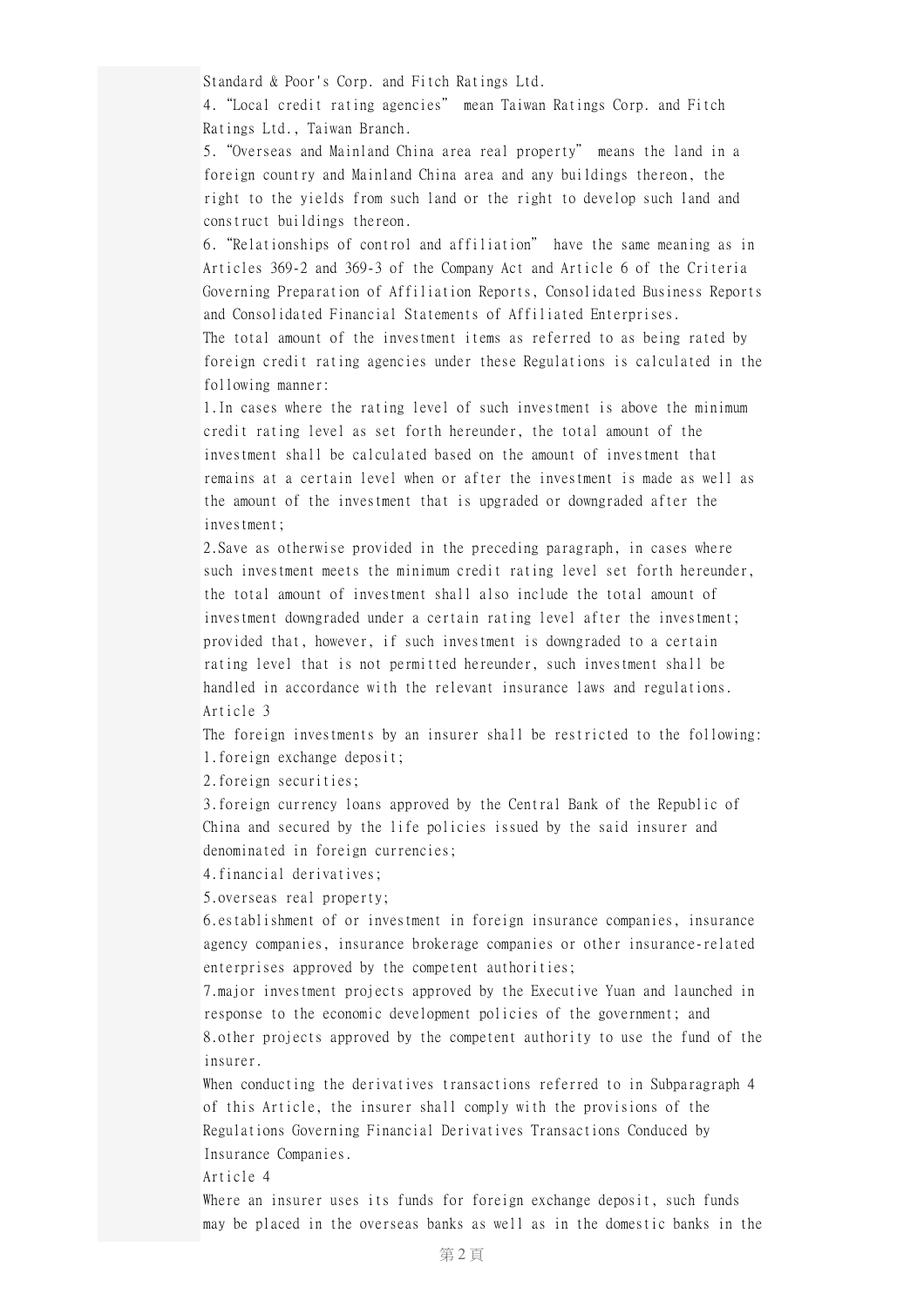ROC.

The total amount of foreign exchange deposit placed in the same bank shall not exceed 3% of the insurance funds.

Where the foreign exchange deposit referred to in Paragraph 1 of this Article herein is intended for the insurance business rather than for the purpose of investment, such deposit shall be subject to the provisions of Paragraph 3 of Article 146 of the Act.

Article 5

An insurer's funds may be allocated as investment to the following types of foreign securities:

1.government bonds or treasury bills issued by a foreign government;

2.financial bonds, negotiable certificates of deposit or medium-term

floating rate bonds issued or guaranteed by a foreign bank;

3.foreign currency denominated corporate bonds or financial bonds issued by a local enterprise or bank;

4.foreign currency denominated commercial papers;

5.listed or over-the-counter certificates of foreign stocks or bonds;

6.securities of outstanding overseas funds;

7.securitized asset-backed products;

8.bonds issued by foreign government related issuers;

9.bonds issued by international organizations;

10.foreign currency denominated listed or over-the-counter certificates of domestic stocks or bonds ;and

11.other securities approved by the competent authorities.

Where the insurer invests in the corporate bonds or financial bonds mentioned in Subparagraph 3 of this Article, the conditions may be subject to the provisions of Subparagraphs 2 and 4 of Paragraph 1 and Paragraph 2 of Article 146-1 of the Act; and the amount of such transactions shall be subjected to the limits specified in Subparagraphs 2 and 4 of Paragraph 1 and Paragraph 2 of Article 146-1 of the Act.

Article 6

Where an insurer invests in the foreign currency denominated commercial papers referred to in Subparagraph 4 of Paragraph 1 of Article 5, the issuer or the guarantee providers of such commercial papers shall have a credit rating equivalent to BBB+ or above from the foreign credit rating agencies.

The total amount of foreign currency denominated commercial papers issued or guaranteed by a company and the securities which are purchased from the same company that comply with each provision of Paragraph 1 of Article 7 shall not exceed 5% of the insurer's funds and 10% of the Shareholders' Equity of the issuing company but excluded those which are subject to the provisions in paragraph 1 of this article.

If the corporate bonds and commercial papers invested by an insurer is guaranteed by a third party and meet the following conditions, the total amount of foreign currency denominated commercial papers issued or guaranteed by a company, as well as those guaranteed by the third party, and the securities which are purchased from the third party that comply with each provision of Paragraph 1 of Article 7 shall not exceed 5% of the insurer's funds and 10% of the Shareholders' Equity of the third party: 1.The third party and the company have prepared consolidated financial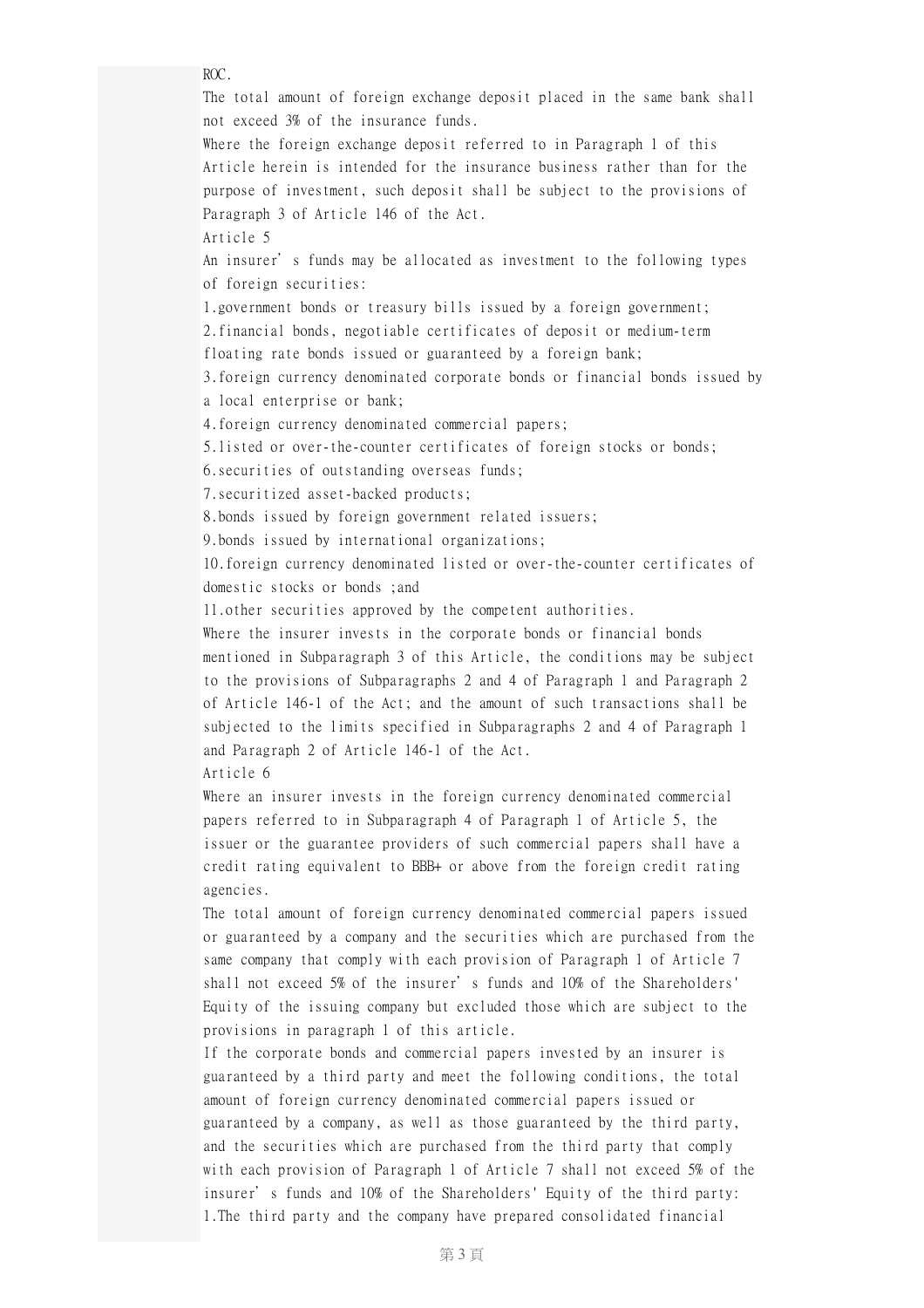statements in accordance with generally accepted accounting principles (GAAP).

2.The Shareholders' Equity of the third party exceeds that of the company. Article 7

The listed or over-the-counter certificates of foreign stocks or bonds referred to in Subparagraph 5 of Article 5 include:

1.stocks;

2.initial public offerings of stocks;

3.corporate bonds; and

4.depositary receipts, convertible bonds and warrant bonds issued by companies overseas.

Where an insurer invests in the aforementioned corporate bonds or the convertible or warrant bonds issued or guaranteed by a foreign company, the issuing company or the guarantee-provided company shall have a BBB+ or above equivalent credit rating from the foreign credit rating agencies. Provided that, however, in cases where there are no major disciplinary actions for violations of the Act in relation to foreign investment in the most recent year, or the rectification of those violations has been carried out and affirmed by the component authorities, such may be handled in the following manner:

1.In cases where the risk-based capital ratio at the end of the most recent period of the insurer is above 200% and a risk management committee subordinate to the board of directors, a chief risk officer, as well as an interior risk management department, have been established to assume responsibility for the overall risk management of the company, for the investment in the corporate bonds as set forth in the preceding paragraph, the issuer or the guarantor of such investment may have a credit rating equivalent to BBB or above by foreign credit agencies.

2.In cases where the insurer meets the requirements set forth in the preceding sub-paragraph and the risk-based capital ratio at the end of the most recent period is 250% or above, or is rated as AA or above as rated by domestic or foreign credit rating agencies in the most recent year, for the investment in the corporate bonds, convertible bonds or warrant bonds issued by foreign companies, the issuer or the guarantor of such investment may have a credit rating equivalent to BBB- or above, provided that the risk limit is set by the board of directors and monitored by the risk management committee or the risk management department.

3.In cases where the insurer meets the requirements set forth in the preceding sub-paragraph, such insurance company may invest in corporate bonds issued or guaranteed by companies that have a credit rating equivalent to BB+ or above as rated by foreign credit agencies, have been reviewed and listed by the insurance association, and have been filed with the component authorities for reference, or convertible bonds and warrant bonds issued by non-domestic companies.

The insurer's investment in the securities specified in Paragraph 1 and 2 of this Article shall be subjected to the following provisions:

1.The total amount of the securities purchased by the insurer from each company shall comply with the provisions of Paragraph 2 or paragraph 3of the preceding article;

2.In cases where an insurer invests in the corporate bonds issued or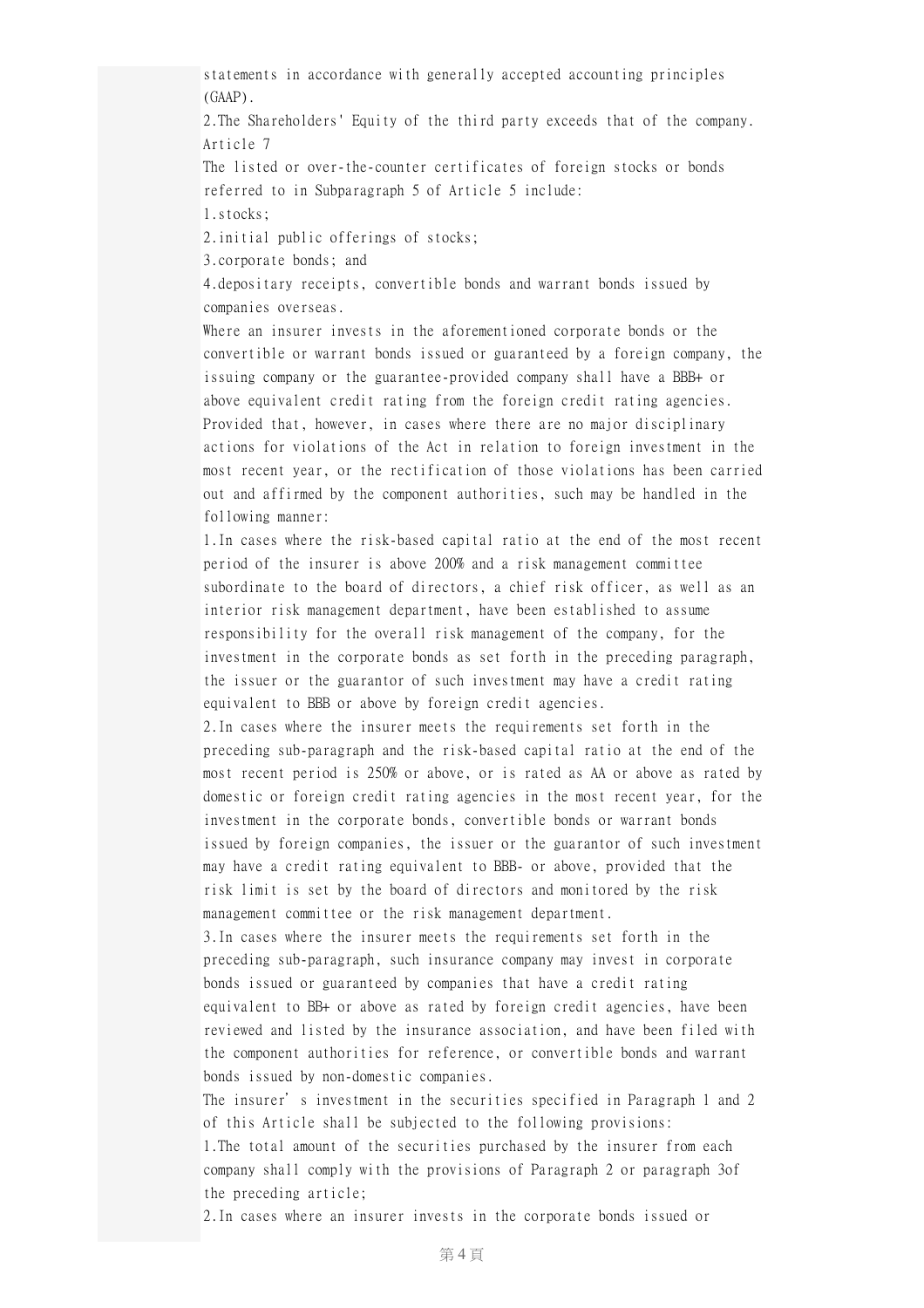guaranteed by a company with a credit rating equivalent to BBB or BBB- or BB+ as rated by foreign credit agencies, convertible bonds and warrant bonds issued by non-domestic companies in accordance with the preceding paragraph, the total amount of such investment shall not exceed 10% of the owner equity of an insurer.

3.In cases where an insurer invests in corporate bonds with a credit rating equivalent to BB+ as rated by foreign credit agencies, convertible bonds and warrant bonds issued by non-domestic companies in accordance with the preceding paragraph, such investment shall not exceed 2% of the approved foreign investment limit of that insurance company.

4.In cases where an insurer invests in corporate bonds with a credit rating equivalent to BBB+  $\sim$  BB+ as rated by foreign credit agencies, corporate bonds and warrant bonds issued by non-domestic companies in accordance with the preceding paragraph, the total amount of such investment is subject to 12% of the approved foreign investment limit or 60% of the owner equity, whichever is higher.

5.Where the insurer invests in corporate bonds, convertible and warrant bonds issued or guaranteed by the companies with a credit rating equivalent to BBB+ to BB+ from the foreign credit rating agencies, the amount and conditions of the abovementioned investments shall comply with Article 17; 6.The total amount of the insurer's investment in the securities specified in Subparagraphs 1, 2 and 4 of Paragraph 1 of this Article shall not exceed 40% of the foreign investment limit imposed in accordance with Article 146- 4 of the Act.

Article 8

The securities of outstanding overseas funds referred to in Subparagraph 6 of Article 5 include:

1.securities investment funds;

2.index funds;

3.Exchange-traded funds;

4.real estate investment trust funds;

5.hedge funds;

6.private equity funds;

7.infrastructure funds; and

8.commodity funds.

Where an insurer invests in the securities of outstanding overseas funds, the total amount thereof shall not exceed 40% of the foreign investment limit imposed in accordance with Article 146-4 of the Act, and the total amount of investment in the overseas funds prescribed in the preceding Subparagraphs 1 to 4, 7 and 8 shall not exceed 5% of the insurer's funds or 10% of the total amount of the shares issued by the funds.

An insurer's investment in hedge funds and private equity funds referred to in Subparagraphs 5 and 6 of Paragraph 1 of this Article shall comply with the following provisions:

1. The total amount of such investment shall not exceed 2% of the insurer's funds, and the total investment in a single fund shall not exceed 10% of the total amount of the shares issued by such fund. 2. Where the total investment in a single fund exceeds 0.5? of the insurer's funds, prior approval of the direct board of the insurer shall be required. The aforesaid limit on investment in a single fund is less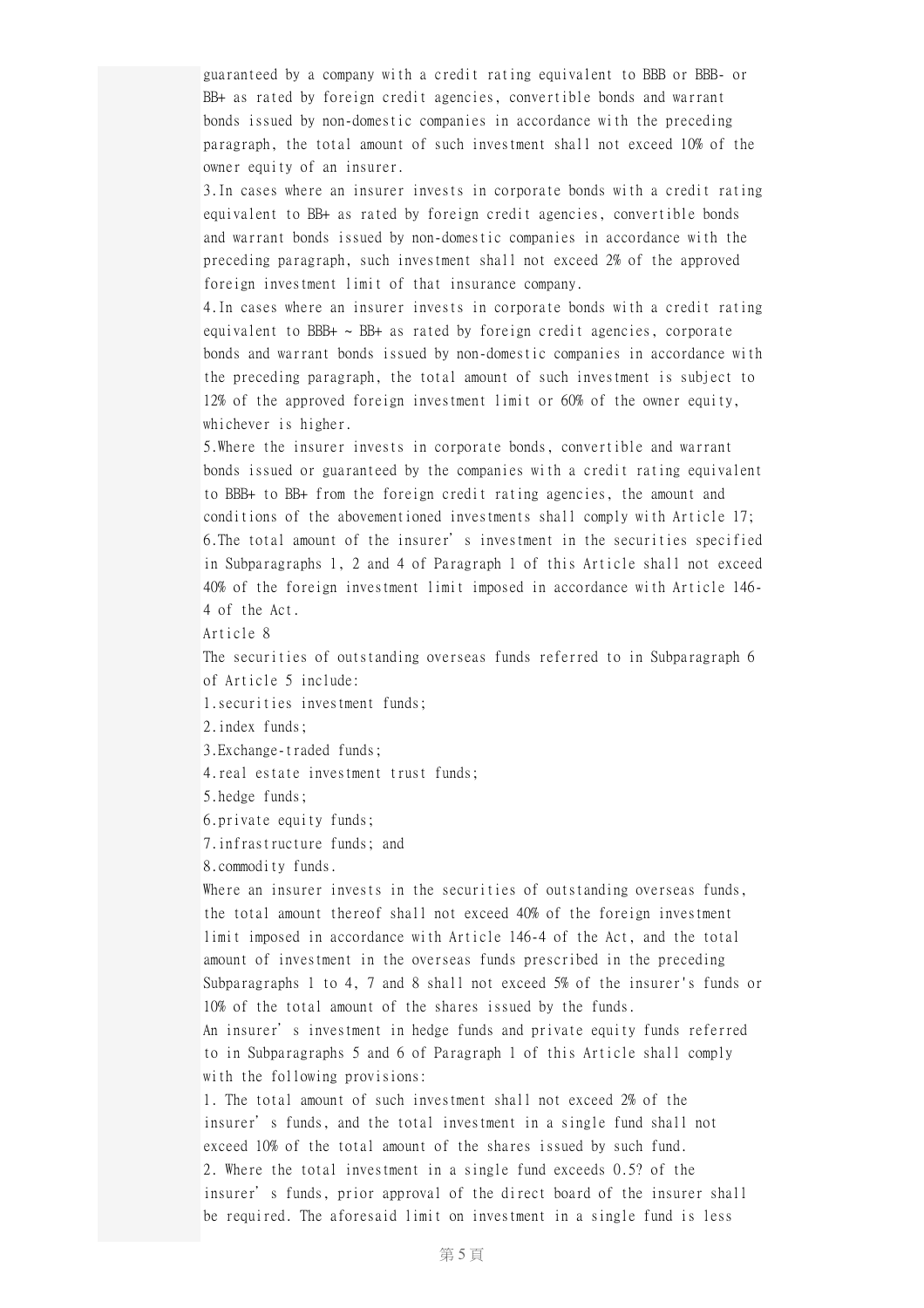than NT\$100 million, the limit may be set at NT\$100 million.

3. Hedge funds investment shall be restricted to those administrated by fund management institutions which are listed in registration authorities of the OECD member countries and have engaged in management of hedge fund for at least two years, and with no less than US\$200 million or equivalent of hedge fund assets under the management thereof.

4. Private equity funds investments shall be restricted to those administrated by fund management institutions which are listed in registration authorities of the OECD member countries and have engaged in the management of private equity funds for at least five years and with no less than US\$500 million or equivalent of private equity fund assets under the management thereof, except the following conditions:

(1) The fund management institutions, approved by competent authorities as the investment business of our domestic financial holding companies, directly or indirectly register in overseas countries, engage in fund management business.

(2) The domestic fund management institutions with recommendation letter obtained from the authorities of venture capital business for part or all of the venture capital businesses managed by them, and with no less than US\$100 million or equivalent of overseas private equity fund assets under the management thereof.

Where an insurer invests in a fund of funds which holds a portfolio of the funds listed in Paragraph 1 of this Article, such investment shall comply with the provisions for each type of funds involved.

The indices tracked by the index funds referred to in Subparagraph 2 of Paragraph 1 of this article shall be announced by the competent authorities.

Where an insurer invests in the funds specified in Subparagraphs 5 to 8 of Paragraph 1 of this article, the amount and conditions of such investment shall comply with the provisions of Article 17.

Article 9

The securitized asset-backed products referred to in Subparagraph 7 of Article 5 include:

1. Asset-backed securities;

2. Commercial mortgage-backed securities;

3. Residential mortgage-backed securities; and

4. Collateralized debt obligations.

An insurer' investment in securitized asset-backed products listed above shall be restricted to those with a credit rating equivalent to A- or above by the foreign credit rating agencies and the total amount of such investment shall not exceed 20% of the limit imposed on the insurer's foreign investment. In addition, the investment in each of such products shall not exceed 1% of the insurer's funds.

Where an insurer invests in the residential mortgage-backed bonds specified in Subparagraph 3 of paragraph 1, the average FICO of the underlying asset pools shall reach 680 or higher.

An insurer's investment in the residential mortgage-backed securities issued or guaranteed by the Federal National Mortgage Association, Federal Home Loan Mortgage Corporation and Government National Mortgage Association is exempted from the provisions of Paragraphs 2 and 3. The total amount of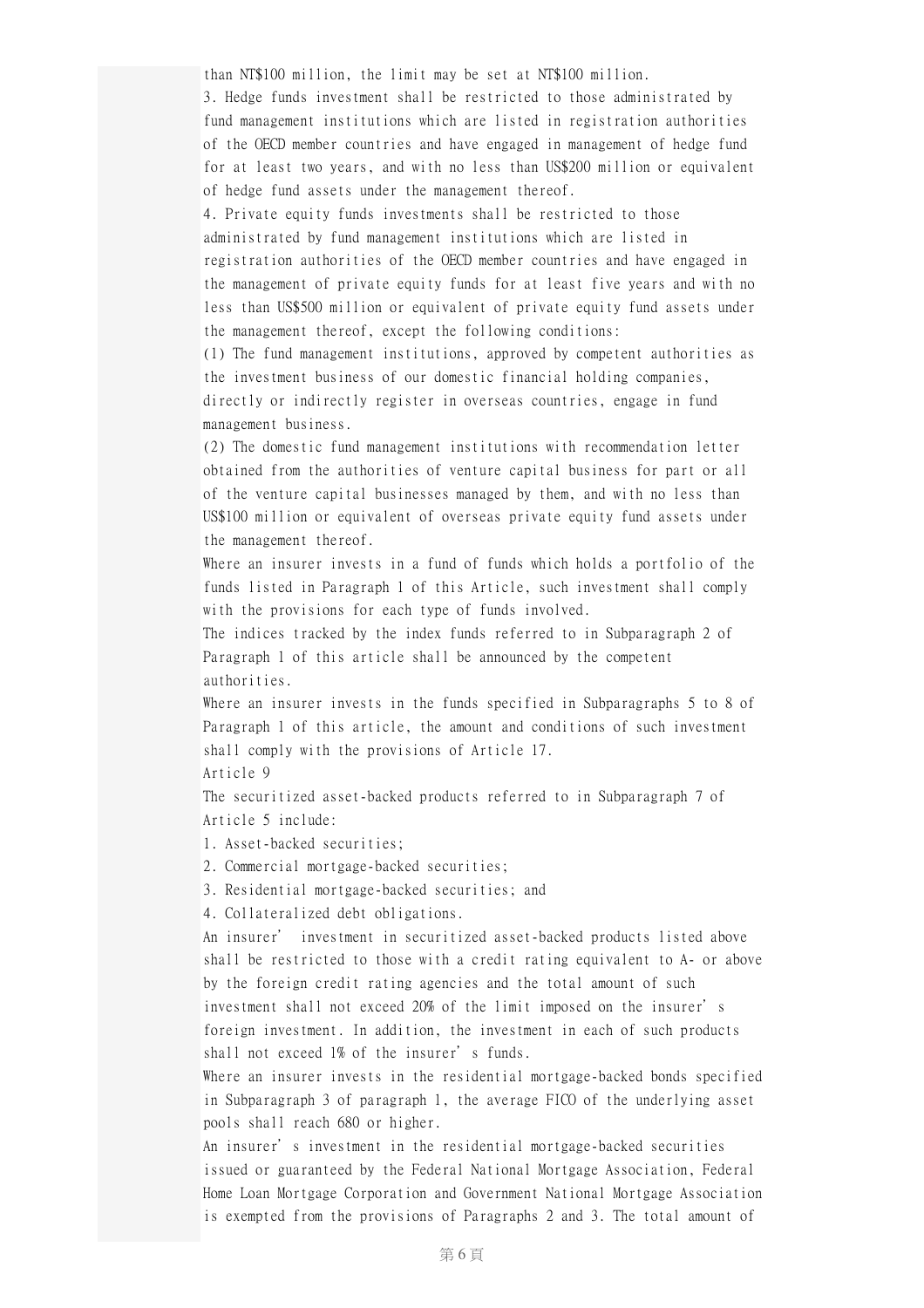such investment and the subtotal amount attributed to each of the above agencies shall not exceed 50% and 25% of the limit imposed on the insurer's foreign investment respectively.

Where an insurer invests in any of the following collateralized debt obligations, the amount and conditions of such investment shall comply with Article 17:

1. the collateralized debt obligations of which part of the underlying assets are below BBB- or equivalent credit rating by the foreign credit rating agencies;

2. the collateralized debt obligations with such underlying asset pool as is based on a leverage financing structure or contains subprime mortgage loans or leverage loans.

Article 10

Where an insurer invests in the bonds issued by foreign government related issuers mentioned in Subparagraph 8 of Paragraph 1 of Article 5, the investment shall be restricted to those with government support equivalent to medium or above degree suggested by the foreign credit rating agencies, as well as with the bond itself or its issuer's or guarantor's credit ratings equivalent to AA- or above from the foreign credit rating agencies. The total investment in the above bonds issued by each foreign government related issuers shall not exceed 5% of the insurer's funds. Where an insurer invests in the bonds issued by international organizations referred to in Subparagraph 9 of Paragraph 1 of Article 5, the issuers of such bonds shall have a credit rating equivalent to A- or above suggested by the foreign credit rating agencies. The total investment in the bonds issued by each international organization shall not exceed 5% of the insurer's funds.

When an insurer invests in foreign currency denominated listed or over-thecounter certificates of stocks or bonds issued by the domestic market mentioned in Subparagraph 10, paragraph 1 of Article 5, the amount of the investment shall be calculated within the statutory limit provided in paragraph 1 and 2 of this article, paragraph 2 of article 5, paragraph 2 and 3 of article 6, paragraph 3 of the article 7, and paragraph 1 of article 17, with the condition of such investment either shall be in conformity with paragraph 1 and 2 of this article, paragraph 2 of article 5, and paragraph 2 of article 7, or shall not be contrary to paragraph 2 of article 17.

Article 11

For insurance company's investment in real estates overseas and those in the Mainland China area, such investment shall be limited to those that have been legally utilized and have generated profits at the time of investment and shall be subject to the following restrictions:

1. The ratio of regulator capital to risk-based capital at the end of the most recent period is at least 200%.

2. There are no major disciplinary actions for violations of the Act in relation to foreign investment in the most recent two years and there are no major violations of the internal control procedures governing various applications of funds in the most recent two years, or rectification of those violations has been carried out and affirmed by the competent authorities.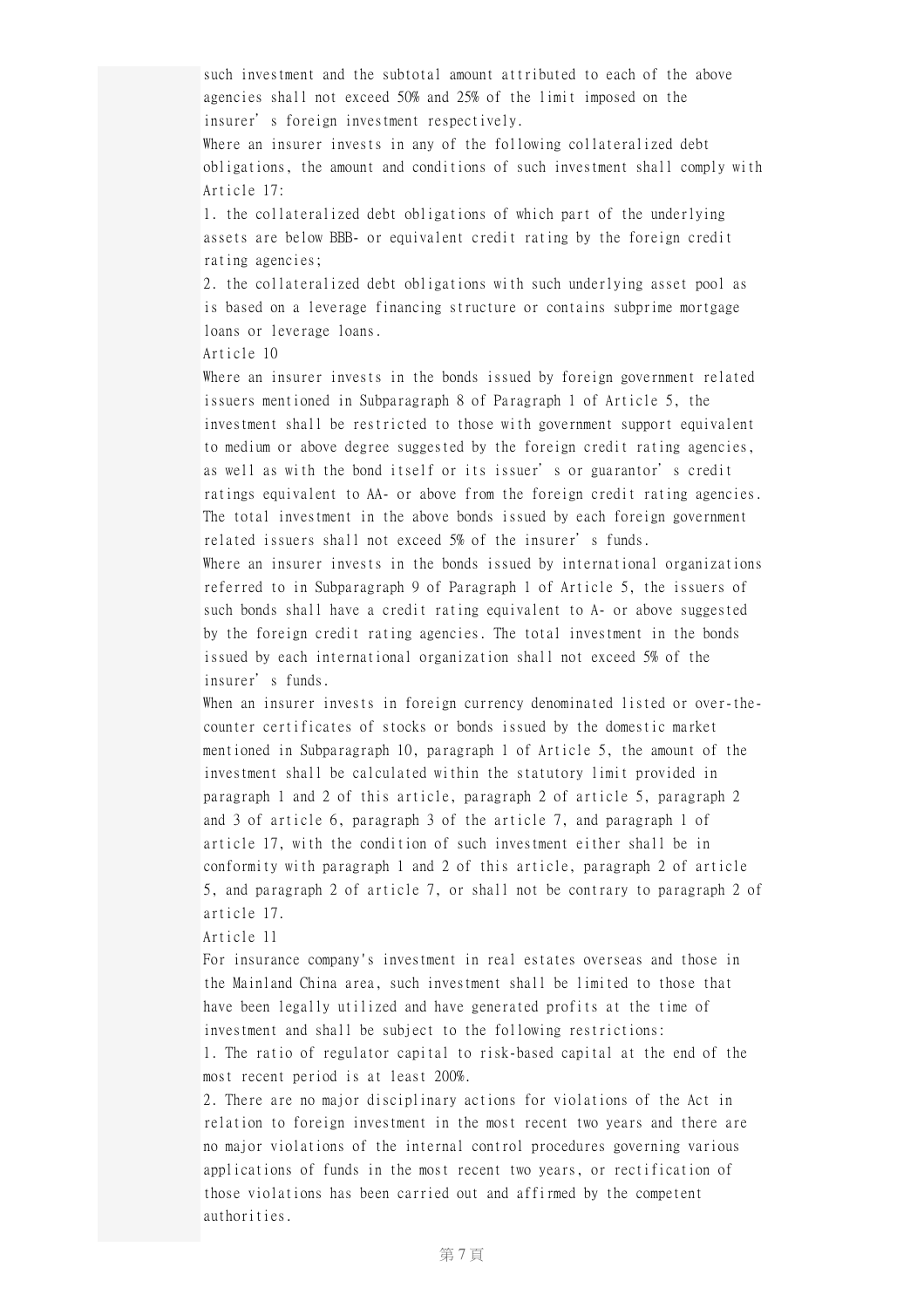3. The board of directors shall establish a risk management committee or the company shall set up a risk management department and a chief risk officer in charge of overall risk management.

Unless specified otherwise, the total amount of the investment as set forth in the preceding paragraph shall not exceed 10% of the owner equity of the insurance company.

The requirement that the real estate has been legally utilized and generated profits at the time of investment as set forth in paragraph 1 means that rent ratio is above 60% and meets the return on investment corresponding to the local economy.

Article 11-1

The insurer may invest in real estate overseas and in the Mainland China area in any of the following ways:

1. To obtain real estate overseas and in the Mainland China area in its own name.

2. To obtain real estate overseas or in the Mainland China area through real estate investment business for special purpose of investment.

3. Obtaining real estate overseas or in the Mainland China area through a real estate investment business for the special purpose of investment by way of loan.

4. Obtaining real estate overseas or in the Mainland China area through a trust contract.

Real estate investment business for special purpose of investment, as referred to in the preceding paragraph, means those enterprises 100% owned by the insurer, as filed with the component authorities for reference or approved by the component authorities exclusively for the purpose of investment in real estate overseas or in the Mainland China area. As pointed out in the preceding paragraph, obtaining real estate overseas or in the Mainland China area through a trust contract, is regarded as a trust contract when concerned with the obtaining, management, use, benefit and disposal of that real estate made between an insurer filed with the component authorities for reference or permitted by the competent authorities or its real estate investment business for the special purpose of investment and trustee institutions.

In cases where an insurer and the real estate investment business acquires or disposes of the real estate that it has invested overseas and in the Mainland China area, it is required to obtain an appraisal report issued by an international appraisal institution that is qualified locally, and the mandated institutions in charge of the management are limited to international real estate management companies. In cases where the investment is made through the real estate investment business for special purposes of investment, it is also required to obtain a legal opinion as regards its legality issued by local qualified counsel; the following items shall be disclosed within three days after the acquisition of such documents in the website of the insurance company:

1. The location of the overseas and Mainland China area real estate.

2. Information proving the fair market value.

3. Ownership, area and use condition of the property.

The appraisal companies and the real estate management companies set forth in the preceding paragraph shall meet the following requirements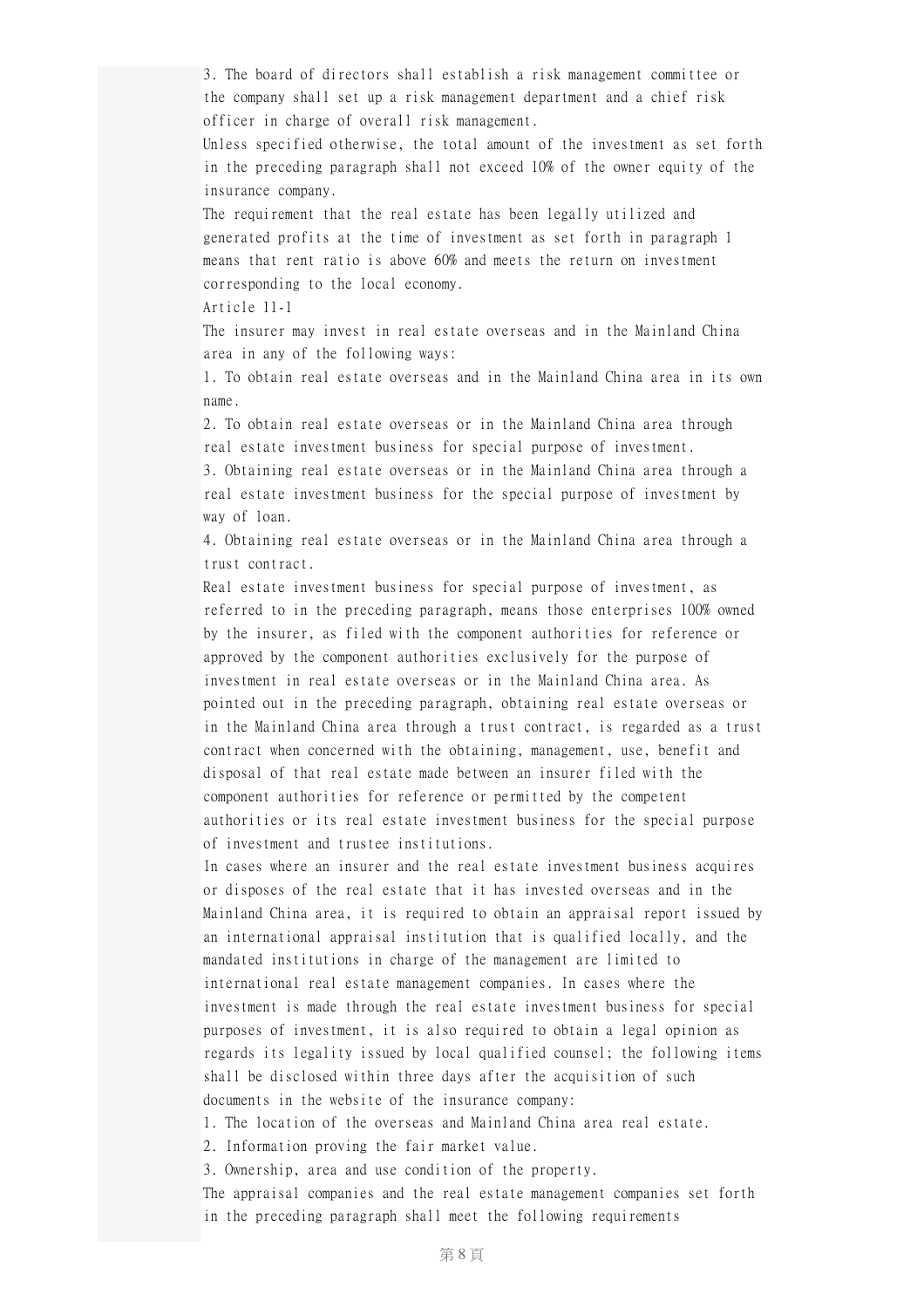1. Appraisal companies are limited to those incorporated and registered with the competent authorities in OECD countries or the Republic of China and have offices of business in the place where the proposed invested overseas real estate or the real estate investment business for special purposes of investment and the Republic of China.

2. Real estate management companies shall meet any of the following requirements, provided that, however, that if the invested real estate is managed by an existing real estate management company and that such contract does not mature, or the real estate management company shall be jointly determined by the co-owners of the real estate, such provision is not applicable:

(1). Publicly available documents proving that such real estate management company has been incorporated in the place where the real estate proposed by the insurance company is located for at least three years and has experience in managing commercial building with floor space of at least 35,000 square meters and assets of NTD 10 billion or equivalent foreign currencies.

(2). Concrete and public information proving that such real estate management company ranks among the top five real estate management companies in terms of revenue for the most recent year.

In cases where an insurer invests in overseas and Mainland China area real estate in accordance with paragraph 1, such company shall include the handling procedure in relation to the investment in overseas and Mainland China area real estate in internal controls, and have the board of directors to adopt it; such also applies to amendment. The handling procedure shall include at least the following matters:

1.Investment guidelines, strategies, and responsible departments.

2. Evaluation, transaction, management and handling procedure.

3. Risk management measures.

For the risk management measures as referred to in the preceding paragraph, sub-paragraph 3, its risk control shall include a control mechanism of different levels with reference to credit rating information provided by foreign credit rating agencies in relation to foreign countries and the Mainland China area where the real estate is located and shall set up risk limits for each level and country.

For an insurer that engages in overseas real estate investment, such company shall designate staff with relevant experience or professionally trained personnel, and submit an investment assessment report for each case to the board of directors for authorization and handling.

Pursuant to the requirements set forth in Article 12 of Regulations Governing Public Disclosure of Information by Non-life Insurance Enterprises and Article 12 of the Regulations Governing Public Disclosure of Information by Life Insurance Enterprises, the non-life and life insurance companies shall, respectively, make disclosures to the public in the notes which are to be made in the information disclosure website area concerning the area of investment, the total amount of the funds utilized for investment and the profitability performance of real estate investment overseas or in Mainland China, and shall renew such information on an annual basis.

Article 11-2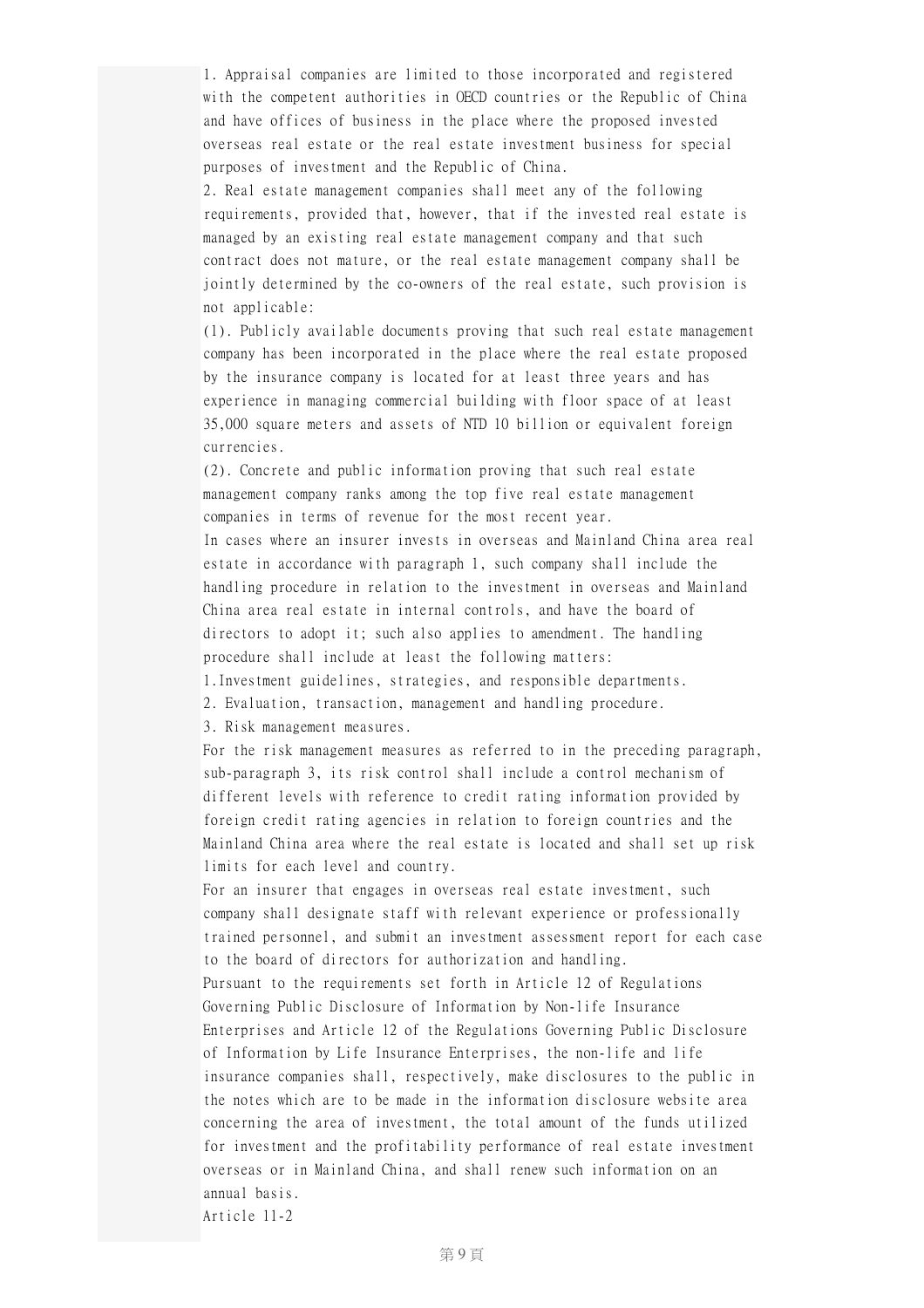As pointed out in subparagraph 3, paragraph 1 of the previous article, when an insurer engages in obtaining real estate overseas or in the Mainland China area through a real estate investment business for the special purpose of investment by way of a loan, any such decisions shall be passed by three-fourths of board members in attendance, with two-thirds of all board members in attendance, and shall be in conformity with the following regulations:

1. Loan interest, term of loan, collateral or conditions of guarantor's setting or levying, and method of capital and interest payment adopted by the insurer shall not exceed the conditions of similar loans provided in the invested area where it engages in a real estate investment business for the special purpose of investment within the term of financing and shall conform with local regulations in the invested area.

2. Loans acquired through a real estate investment business for the special purpose of investment shall all be utilized in obtaining real estate overseas or in Mainland China through investment.

The gross balance of a loan invested by an insurer when engaging in a real estate investment business for the special purpose of investment shall not exceed 10% of each Shareholders' Equity of the respective insurers and it shall be calculated in the limit amount based on the following restrictions:

1. The gross balance loaned provided by subparagraph 2, paragraph 1 of article 3 of the Regulations for Extending Loans by Insurance Enterprises to Interested Parties shall not exceed 1.5 times each Shareholders' Equity for the respective insurers.

2. The gross balance loaned to the same interested party as provided by paragraph 3 of article 2 of the Regulations governing Insurance Enterprises in Making Loans to and Others Transactions with A Single Party, A Single Related Party or A Single Related Enterprise shall not exceed 40% of each Shareholders' Equity for the respective insurers.

3. The gross balance loaned to the same affiliated enterprise as provided by paragraph 4 of article 2 of the Regulations governing Insurance Enterprises in Making Loans to and Others Transactions with A Single Party, A Single Related Party or A Single Related Enterprise shall not exceed 40% of each owner's equity for the respective insurers.

The operation of real estate business for special purpose of investment shall be subject to the following restrictions:

1. The business scope of such company shall be confined to purchasing, holding, maintaining, management, operation or disposal of real estate and real estate related rights.

2. Except the loan mentioned in first paragraph, an insurance enterprise may not borrow funds from an outside party, act as guarantor for an outside party, or provide its assets as collateral for the debt of another. 3.Such business shall not seek loans from outside sources, or act as a

guarantor, or provide its property as a security for the indebtedness of others; its funds shall be limited to the following purposes:

(1) For the payment of relevant costs and expenses incurred in connection with the business operations as set forth in the preceding subparagraph; (2) For deposits with financial institutions.

4.The various revenues received by that business shall, except for the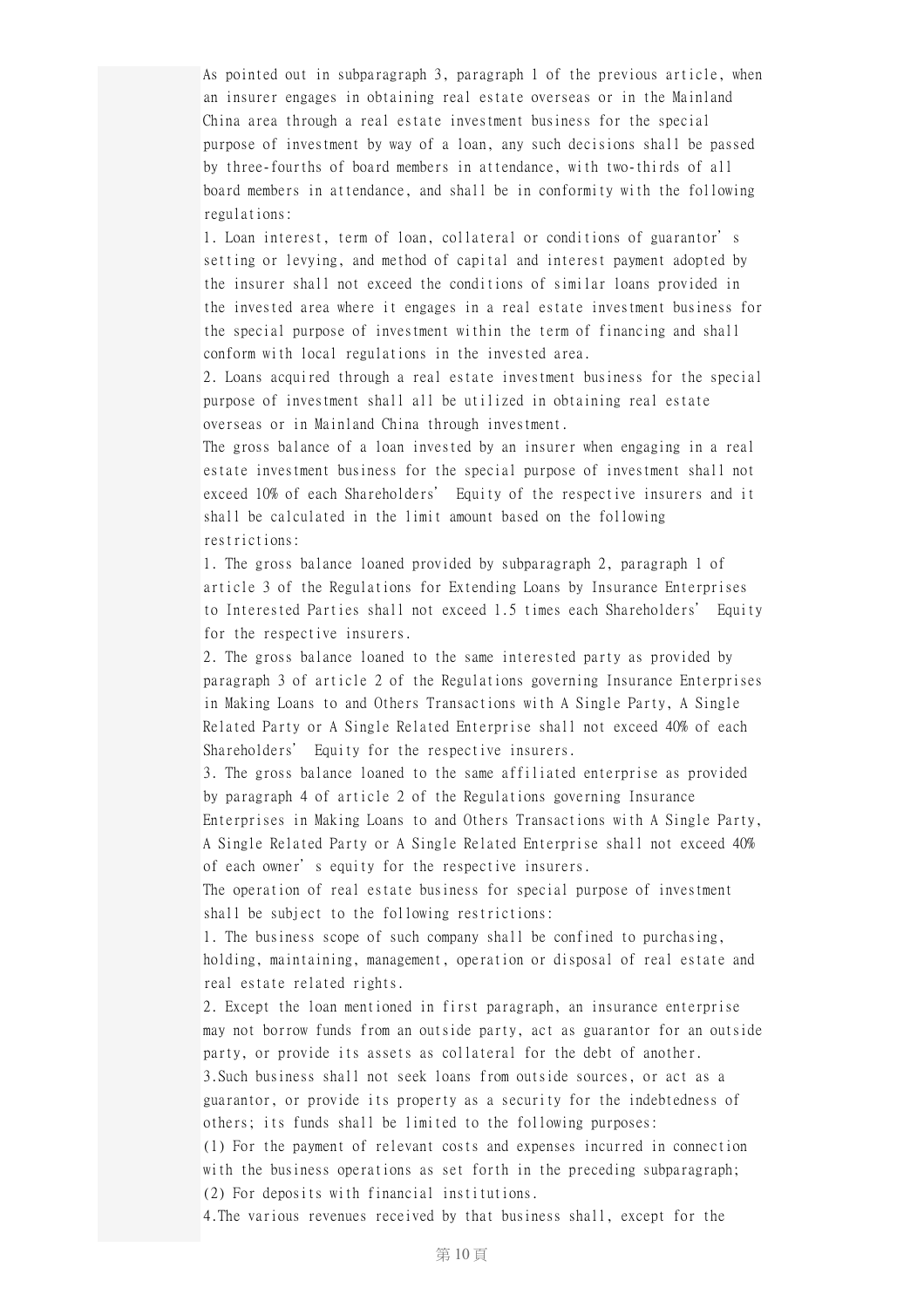portion which should be reserved to meet essential operating needs, be remitted back to the parent company within six months after the final annual accounts are audited by the Certified Public Accountant(s). In cases where an insurer invests in real estate investment business for special purpose of investment, such insurer shall duly submit to the competent authorities for prior approval for each and every object of real estate overseas and in the Mainland China area that it proposes to acquire: 1. A business plan, which shall at least include category, location, floor space (area), business development plan, business principles and guidelines.

2. An explanation as to the transparency of the real estate registration system where the relevant real estate overseas or in Mainland China is located and that said system is publically traceable.

3. An analysis in various phases of the capital or the amount of investment that the insurer proposes to make.

4. List of the proposed responsible person(s).

5. An overview of the business operations of the invested real estate overseas and in the Mainland China area and the real estate investment business for special purposes of investments that have been established. 6. Proof that the real estate has been legally utilized and generated profits at the time of investment.

7.The content of the decision and decision-making procedure in obtaining real estate overseas or in the Mainland China area through a real estate investment business for the special purpose of investment by way of loan passed by the board, along with the analysis of necessity and legitimacy of engaging in real estate investment business for the special purpose of investment by way of loan proposed to the board and an a reasonable explanation concerning interests, period of loan, collateral, or conditions dealing with the setting or levying of guarantors and the method of payment.

8. Other document(s) as required by the competent authorities. In cases where an insurance company invests in real estate investment business for special purposes of investment in the Mainland China area, such shall be subject to the approval of the Ministry of Economic Affairs in accordance with the Act Governing the Relations between the People of the Taiwan Area and the Mainland China Area.

In cases where an insurance company sets up real estate investment business for special purposes of investment overseas and in the Mainland China area, the 'Regulations for Establishment, Transfer, or Withdraw Branch Units by Insurance Enterprises ' and 'Regulations Governing Permission for Establishment of Branch Units and Subsidiaries in Hong Kong and Macau by Taiwan-area Insurance Institutions' is not applicable.

An insurance company shall submit the following documents of real estate investment business for special purposes of investment for the reference of the competent authorities within three months of the end of each fiscal year.

1. A summary of the internal audit.

2.A financial report audited by the Certified Public Accountant(s).

3.A summary of the basic information in relation to the operations.

4. Other documents as required by the competent authorities.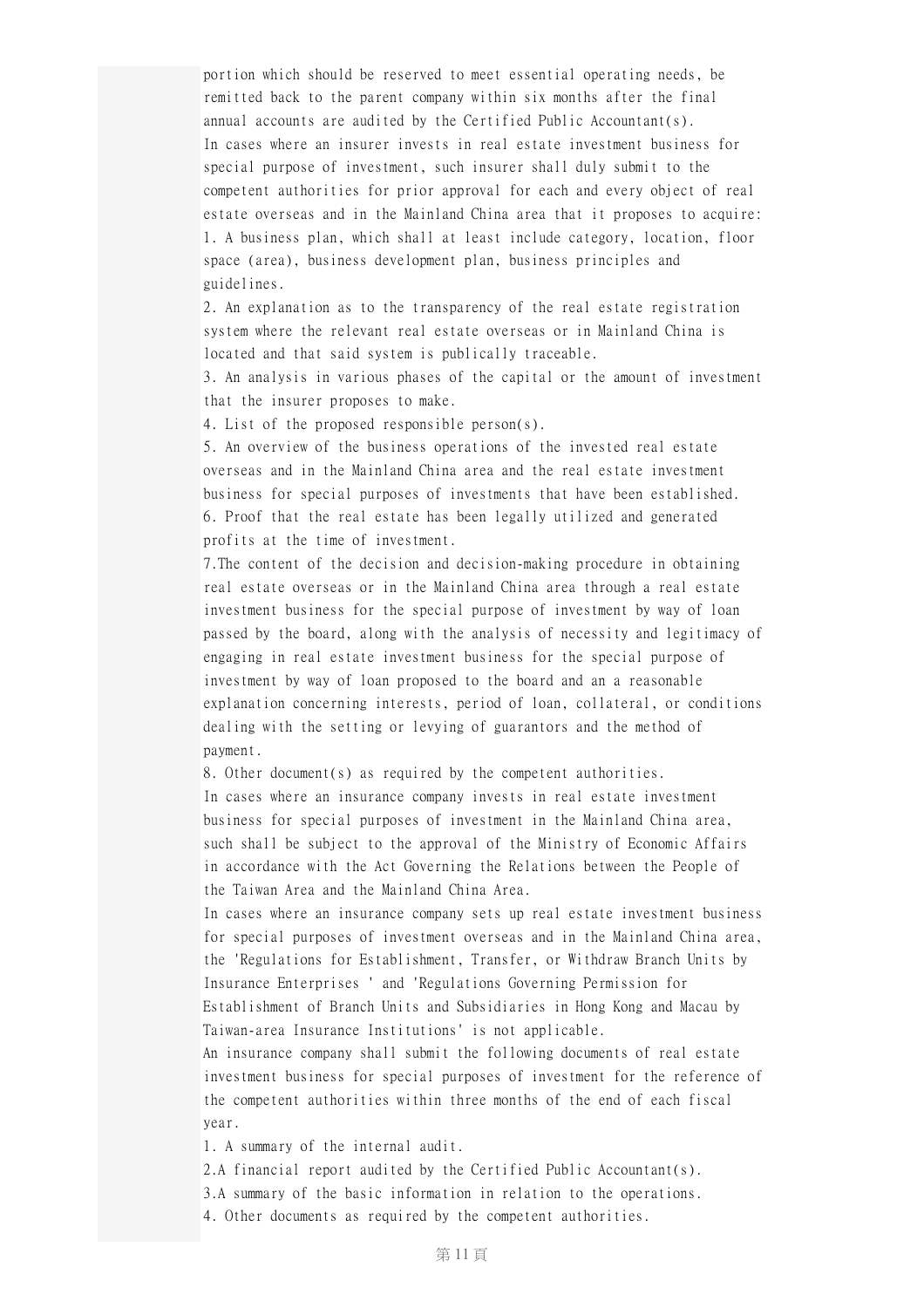A competent authority or its entrusted institutions or personnel are entitled to examine the business, financial situation, and other necessary matters of the real estate investment business for special purpose, and are entitled to request that, when needed, the insurer or the real estate investment business provide documents, data, or designated personnel to explain them within a set period.

An insurer shall, in accordance with the following items, establish in its internal control system the necessary process for the internal control of the real estate investment business for special purpose and shall take local regulations of investment and the nature of actual operations with regard to the investment business into consideration when supervising that business to establish its internal control system.

1. The supervision and management toward the operation and management of its investment business for insurers should include the following control procedure at least:

(1) An insurer shall establish an appropriate controlling system between itself and its investment business, including the method of appointing and assigning a legal representative and important managers for its investment business.

(2) An insurer shall make an overall operational strategy and risk management policy and directives for principles governing it and its investment business which will serve its investment business in establishing related business plans and the policies and procedure of risk management.

(3) An insurer shall establish policies and procedures of business segmentation, conditions of account receivable and account payable, and account disposal between it and its investment business.

(4) An insurer shall establish a policy to supervise and to manage the important financial and business affairs of its investment business. 2. The supervision and management toward the financial and business affairs of its investment business for insurers should include the following control procedure at least:

(1) An insurer shall supervise its investment business so as to establish an independent financial and business information system.

(2) An insurer shall establish an effective channel of communication with its investment business which, in addition to reporting important financial and business information to the insurer before any events occur, as mentioned in the previous subparagraph, shall also immediately report to the insurer any important matter that may influence the operation of its business before a specific event occurs.

(3) An insurer shall acquire and examine the monthly management report of its investment business on at least a quarterly basis.

(4) An insurer shall, based on related legal regulations concerning compulsory notifying or reporting information and terms prescribed, arrange for its investment business to provide necessary financial and business information or entrust an accountant to audit and check its financial report.

3. The supervision and management toward the auditing management of its investment business for insurers should include the following control procedure at least: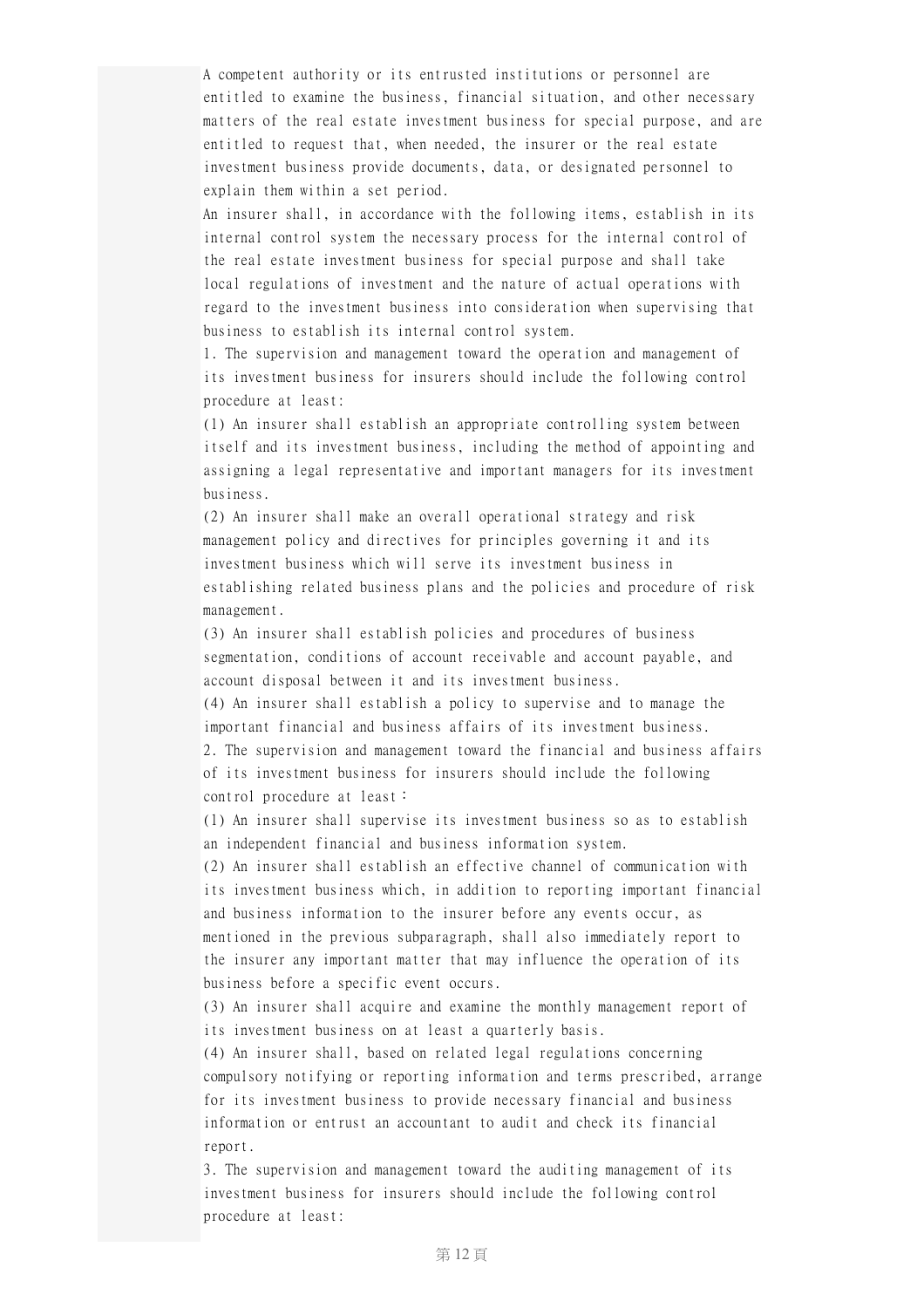(1) An insurer shall direct its investment business to establish an internal auditing department, internal control system, and procedure and approach for self-examination and shall supervise their execution. (2) An insurer shall combine the auditing of investment business into its own enforcement rules of internal auditing and shall conduct auditing periodically or randomly; with regard to any discoveries and suggestions resulting from the audit report, the insurer shall have its investment business make corrections and create a tracking report periodically to ensure corrective measures have been adopted in time.

(3) The investment business of an insurer shall immediately report to the insurer any defect or abnormal situation of the internal control system discovered through the auditing plan and execution.

(4) The internal auditing unit of an insurer shall reexamine the audit report or self-examination report provided by its investment business and shall track the corrective efforts aimed at the defects and the abnormal situation in its internal control system.

Article 11-3

An insurer obtaining real estate overseas or in the Mainland China area through a trust contract based on subparagraph 4, paragraph 1 of article 11-1 shall conduct affairs in conformity with the following regulations. 1. The trustee institution shall be permitted by competent authorities to engage in a trust business with a credit rating equivalent to BBB+ as rated by domestic or foreign credit agencies within the latest one-year and shall not be the interested parties, as mentioned in paragraph 3 of article 146- 7 of this Act.

2. A trust contract made between insurers and a trustee institution shall contain at least the following items

(1) The insurer shall have the decision making power with regard to the utilization of the trusted properties.

(2) Concerning any realized revenue from the trusted properties, unless there is a concrete utilization plan permitted by the competent authorities or it is reserved as operational capital, the trustee institution shall transfer the revenue to the insurer no later than six months after the annual settlement.

(3) When it is necessary, the trustee institution, upon a request from the competent authorities, shall provide related information that shall not be falsely represented or concealed.

Before the real estate obtained overseas or in the Mainland China by investment through a trust contract, an insurer shall prepare the following items for the approval of the competent authorities:

1. The name, credit rating, and the obligations and responsibilities of the trustee institution.

2. The trust contract signed with the trustee institutions and an explanation of trusted properties in which the type, location, and acreage shall be listed.

3. Certificates that have been legally utilized and have generated income at the time of such investment.

4. Other documents reported upon the request of the competent authorities. An insurer shall, within 3 months after the end of each fiscal year, prepare for the competent authorities the following documents on real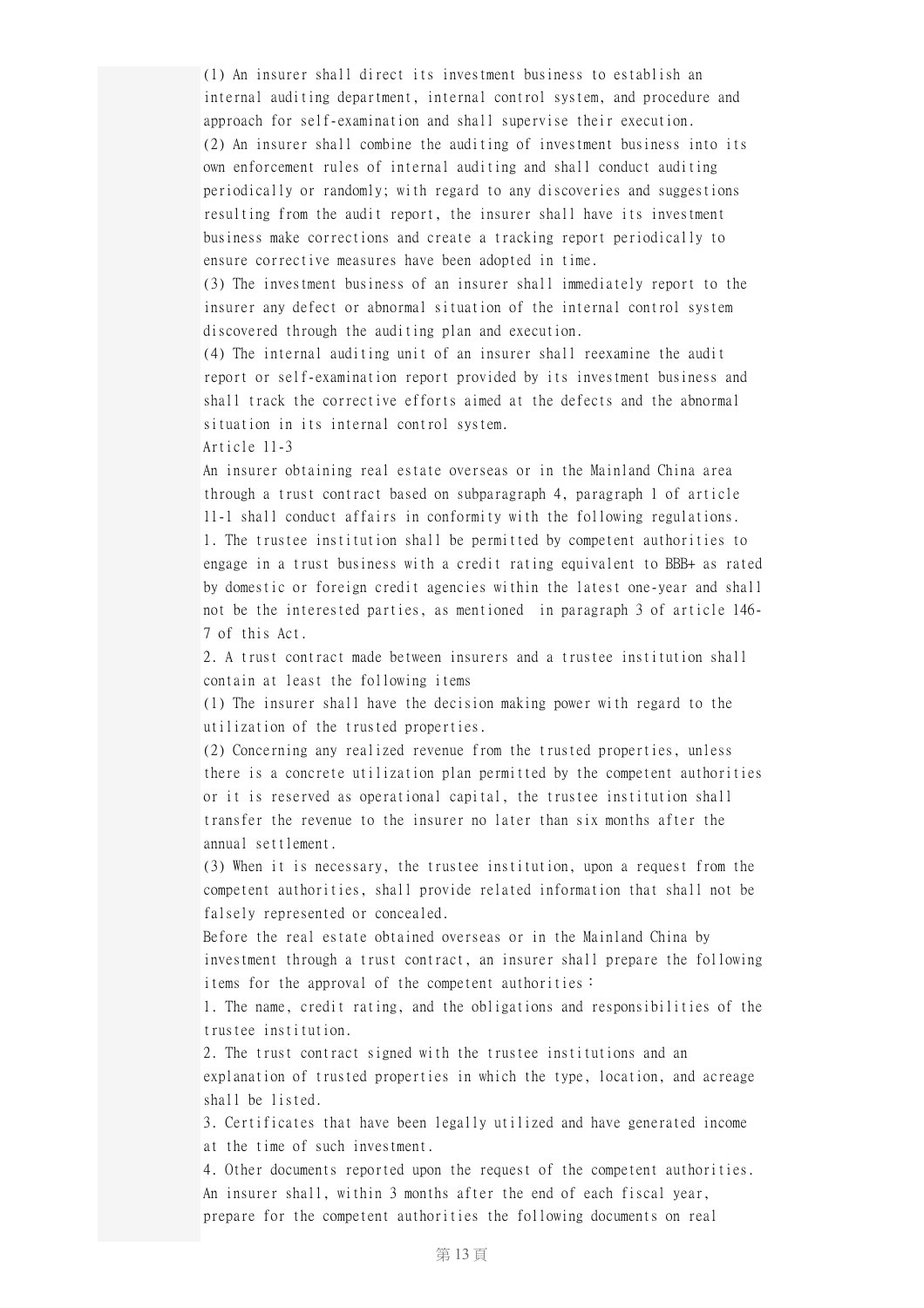estate obtained overseas or in the Mainland China by investment through a trust contract:

1. Final accounting report issued by the trustee institutions.

2. Summary of information concerning the operational situation of the trust contract issued by the trustee institutions.

3. Other documents requested by competent authorities.

Article 11-4

An insurer meeting the following conditions and wishing to obtain real estate overseas, or in the Mainland China area through real estate investment business for special purposes of investment, or through a trust contract shall, before the investment is made, submit the documents stipulated in Paragraph 4, Article 11-2 or each Subparagraph under Paragraph 2 of the previous Article and acquire the consent at least 1/2 of the directors attending a meeting of the board attended by at least 2/3 of all the directors. A filing shall also be made with the competent authority. The restrictions under Paragraph 4, Article 11-2 and Paragraph 2 of the previous Article requiring prior approval from the competent authority before each investment is not applicable:

1. A comprehensive internal procedure has been established in compliance with the self-governance regulations for investment in real estate overseas filed by the insurance association with the competent authority. 2. The risk-based capital ratio at the end of the two most recent periods is more than 250%.

3. A risk management committee has been established in the board of directors and an interior risk management department and one chief risk officer have been put in place to assume responsibility for the overall risk management of the company.

4. If the insurer is already engaged in real estate investment overseas and in the Mainland China area, the average rent ratio of all real estate already invested is above 80% and meets the return on investment corresponding to the local economy of each target.

5. The contemplated real estate investment business for special purpose of investment is located in the same country or territory as the contemplated real estate overseas acquisition target and in the Mainland China area and there is no more than one real estate investment business for special purposes of investment in such country or territory. However, if two or more real estate investment businesses for special purposes of investment must be established in the same country or territory in order to acquire two or more contemplated real estate properties due to local legislation, the first part of this paragraph shall not be applicable.

If an insurer engages in real estate investment overseas or in the Mainland China area in accordance with the previous paragraph, but fails to make a submission to the board of directors or if any information submitted to the board of directors is false, such insurer shall not be allowed to apply to the previous paragraph for a period of 2 years from the date of confirmation of such event.

If an insurer fails to make a submission to the board of directors in accordance with the previous paragraph, or if any information submitted to the board of directors is false, the investment already made shall be deemed in breach of the investment regulations established in accordance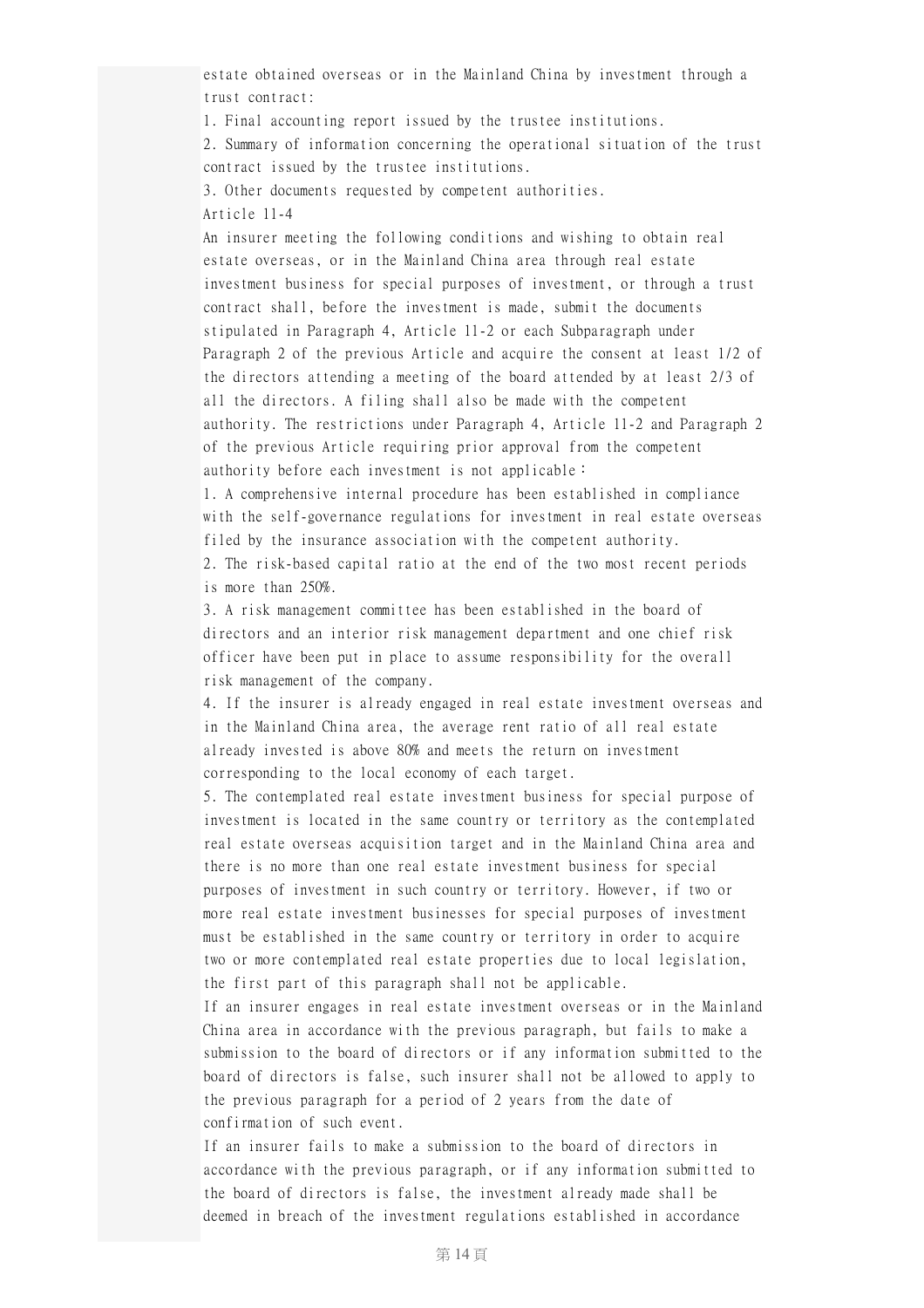with the Act.

Article 12

In cases where the board of directors of an insurer has adopted the relevant transaction procedures and risk management measures and determines the foreign currency risk limit each year for which the risk management committee or risk management department monitors periodically, such company may use its funds in items denominated in RMB. Provided that, however, the use of funds of such company in relation to government or corporate securities is limited to the following items and the risk-based capital ratio of the most recent period at the time of the investment shall be at least 200%, and there is no situation as listed in Article 17, paragraph 2, sub-paragraphs 1 and 3:

1. Government bonds and treasury bills in the Mainland China area, including those traded among banks on the bond market.

2. The stocks transacted in the centralized markets and the initial public offering (IPO) stocks before being listed in centralized market.

3. Corporate bonds and financial bonds traded on the centralized market or among banks in the Mainland China area.

4. The securities investment funds and Exchange Traded Funds (ETF) listed in the Mainland China area.

5. Transactions of financial derivatives may be engaged for hedging purposes within the actual investment amounts under Subparagraphs I to IV of this Paragraph.

The investments of government or corporate securities of the Mainland China in accordance with the previous paragraph shall satisfy the following regulations:

1. There is no situation as listed in Article 17, paragraph 2, subparagraphs 1 and 3.

2. Unless an insurer is permitted by the competent authorities to make an investment in accordance with subparagraph 3 and 4 of the previous paragraph, where the risk-based capital ratio of the most recent period at the time of the investment does not reach 200%, the investment of an insurer shall be limited to subparagraph 1 and 5 of the previous paragraph. 3. The total amount of such investment, in accordance with the preceding subparagraph, shall not exceed 5% of the foreign investment limits approved for that insurance company.

Where an insurance company invests in the corporate bonds listed in Subparagraph III of the paragraph 1, the issuer or guarantee provider of the abovementioned bonds shall have the credit rating as evaluated by the foreign credit rating institution(s) up to or above A- or the equivalent level.

The competent authority may, if necessary, restrict the investment items that the funds of an insurer may be used for as enumerated under paragraph 1.

Items of investment provided within paragraph 1, in addition to being bound by the respective conditions as provided for by the law, shall have their transaction amounts calculated respectively into each item's limit amount, conforming to the following conditions:

1. The total amount of investment in the government bonds and treasury bills in the Mainland China area shall not exceed 5% of the approved limit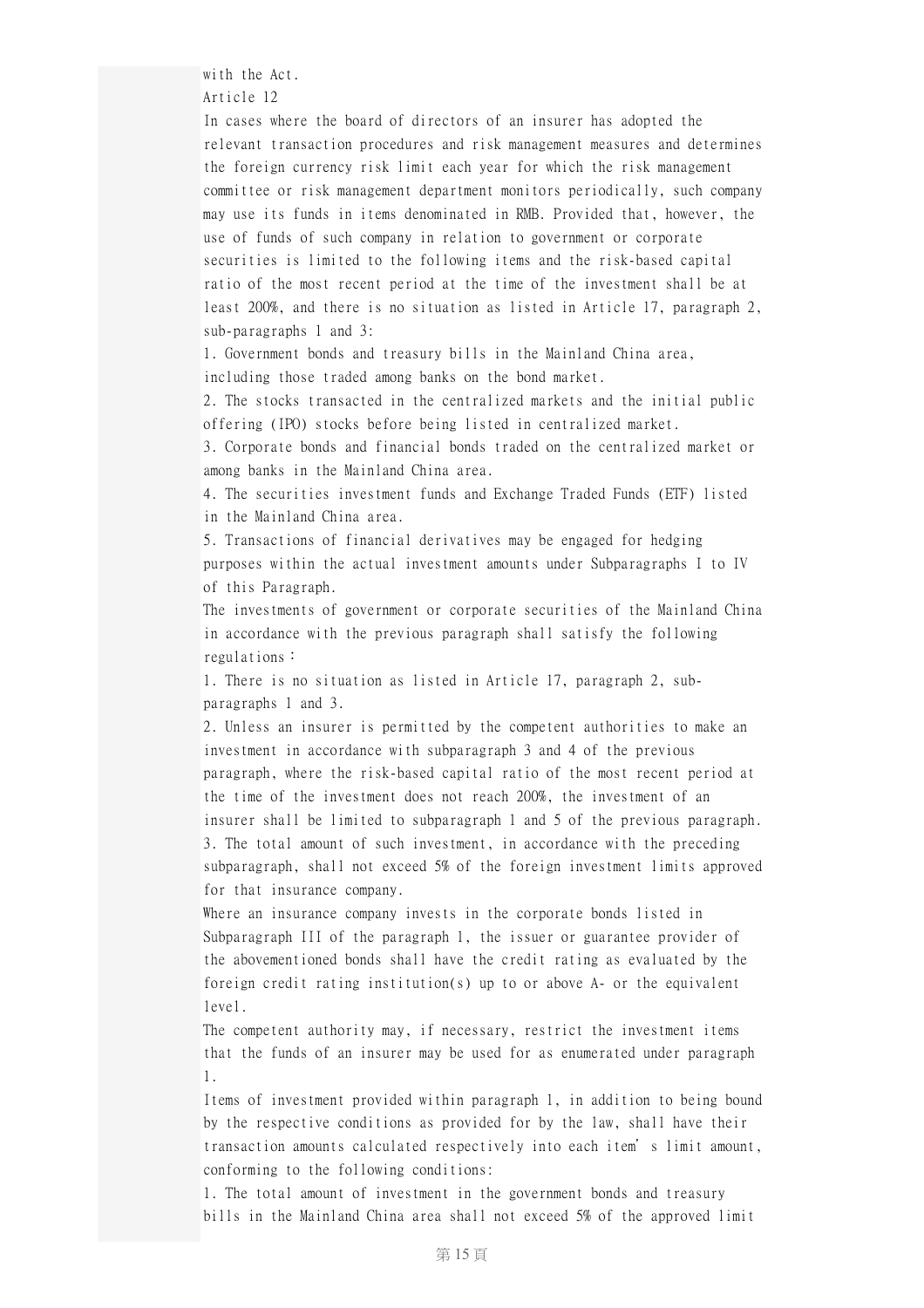on foreign investment for that insurance company.

2. The total amount of investment in the securities issued by the same corporation with attributes satisfactory to Subparagraphs II and III of Paragraph I shall not exceed 1% of the approved limit on foreign investment for such an insurance company and shall not exceed 10% of the issuer's Shareholders' Equity.

3. The total amount of investment in each of the securities investment funds and exchange traded funds listed in the Mainland China area shall not exceed 1% of the approved limit on foreign investment for that insurance company and shall not exceed 10% of the total amount already issued by that fund.

4. The grand total of investment in securities and exchange traded funds as defined under Subparagraphs I~ VI under Paragraph I shall not exceed 10% of the approved limit on foreign investment for such an insurance company. An insurance company shall, while utilizing funds defined under various Subparagraphs of Paragraph I, faithfully comply with requirements by the laws and ordinances concerned and the internal operating norms regarding utilization of the funds. The non-life and life insurance company shall, respectively pursuant to the requirements set forth in Article 12 of Regulations Governing Public Disclosure of Information by Non-life Insurance company and Article 12 of the Regulations Governing Public Disclosure of Information by the Life Insurance Companies, make disclosure to the public under the notes which should be made under the information disclosure website the total amount of the funds utilized for investment under Paragraph I and the profitability performance and shall keep such information renewed on a quarterly basis.

Article 13

Where the owners' equity of an insurer is above the minimum capital or minimum operating fund prescribed in Article 139 of the Act, the insurer may make the foreign investment specified in Subparagraph 6 of Paragraph 1 of Article 3 after the approval of the competent authorities. The sum of (i) the total amount of the aforesaid investment, (ii) the total amount of the investment specified in Article 4 of the Regulations Governing Approval for Insurance Companies to Engage in Insurance Activities between Taiwan and Mainland China, and (iii) the total amount of the investments made in accordance with in Paragraph 1 of Article 146-6 of the Act shall not exceed the owners' equity of the insurer. Where an insurer makes investment in accordance with Paragraph 1 of this Article and Paragraph 1, Article 146-6 of the Act and if a relationship of control and affiliation between the insurer and the company invested by it is established, the sum of such investment, when combined with the total amount of the investment specified in Article 4 of the Regulations Governing Approval for Insurance Companies to Engage in Insurance Activities between Taiwan and Mainland China, shall not exceed 40% of the owners' equity of the insurer, except investment made in accordance with Subparagraph 6, Paragraph 1, Article 3 with the approval of the competent authority.

Article 13-1

To file an application to invest in an overseas banking enterprise, the insurer must meet the following requirements: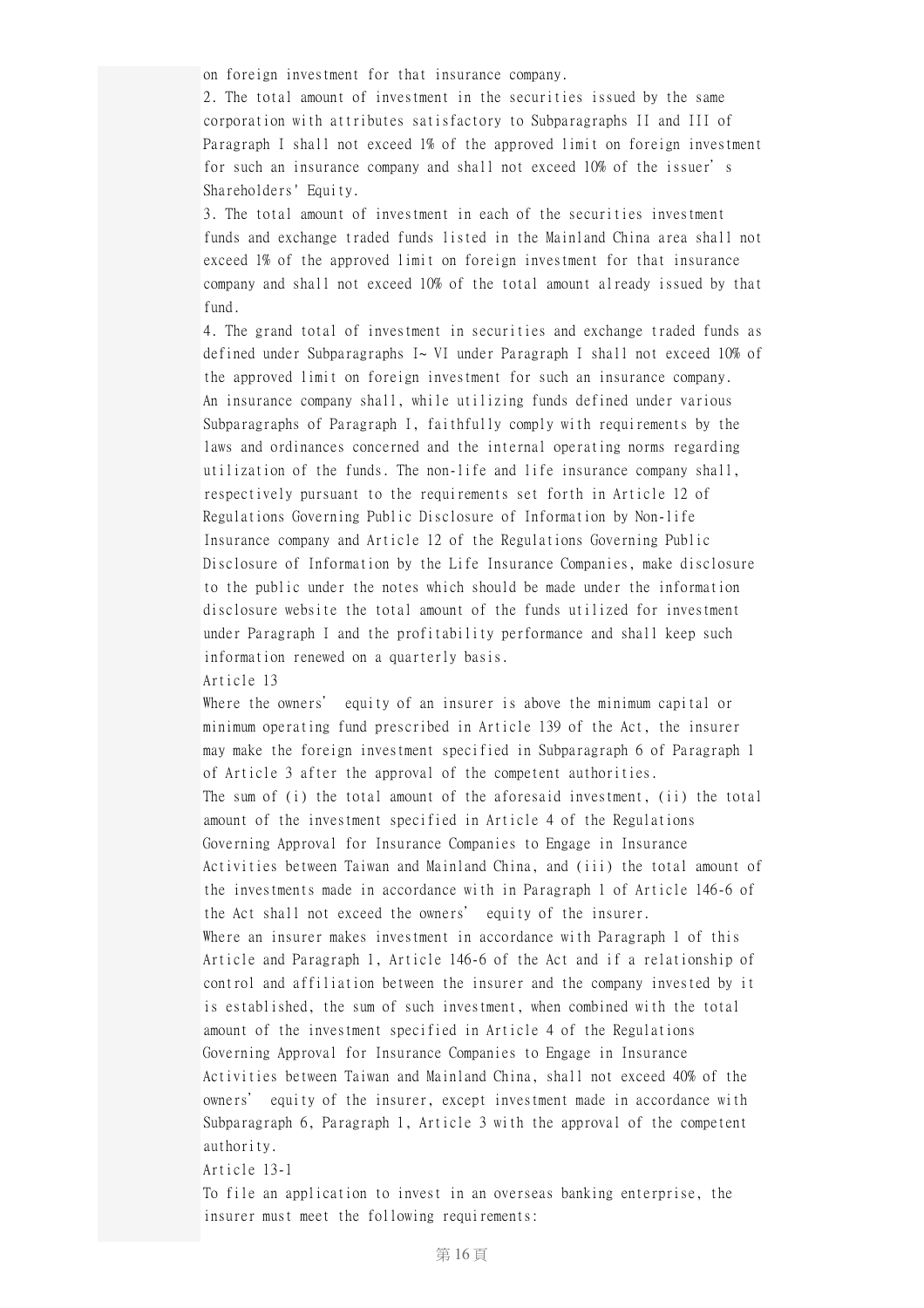1. The insurer must meet at least one of the following requirements: (1) The average risk-based capital ratio of the insurer over the most

recent 3 years is above 250%.

(2) The owner's equity at the end of the most recent period divided by the total asset excluding separate account is above 6%.

2. The insurer shall possess the professional capability and experience for sound operation and management of a banking enterprise.

3. The insurer's various reserve funds amortized during the previous year must be consistent with the legal requirements.

4. The insurer is not subject to any event that may interfere with sound operation, as determined by the competent authority, and the insurer meets the following conditions, except if such event has been substantially improved, as determined by the competent authority:

(1) No significant sanction with a fine of more than NT\$1 Million was imposed by the competent authority in the most recent year.

(2) No order was issued from the competent authority in the most recent year for the dismissal or replacement of a director, supervisor or manager. (3) No sanction was imposed by the competent authority in the most recent year to suspend the insurer's business or to impose a restriction on the insurer's finances or business.

(4) No sanction was imposed by the competent authority in the most recent year to cancel any branch organization.

5. The investment is subject to the approval of the insurer's board of directors. If the insurer is a subsidiary of a financial holding company, the investment is subject to the approval of the board of directors of such financial holding company.

6. The insurer shall establish an internal procedure related to the investment in overseas banks and the operation and management of the other businesses invested by such banks. Such procedure, including any amendment shall be implemented after approval by the insurer's board of directors. If the insurer is a subsidiary of a financial holding company, such internal procedure, including any amendment, shall be implemented after approval by the board of directors of the financial holding company. 7. The insurer's board of directors shall establish a risk management committee or an interior risk management department and one chief risk officer shall assume responsibility for the overall risk management of the company.

8. An effective investment management and risk control procedure shall be established and implemented after approval by the board of directors. When applying to invest in any overseas insurance-related enterprise other than the banking enterprise, in addition to Subparagraphs 3 to 5, Subparagraph 7 and 8 of the previous paragraph, the insurer must also meet the following requirements:

1. The insurer must meet at least one of the following requirements: (1) The average risk-based capital ratio of the insurer over the most recent 3 years is above 200%.

(2) The owner's equity at the end of the most recent period divided by the total asset excluding separate account is above 6%.

2. If the insurer's shareholding in the invested insurance-related enterprise or in any business further invested by such invested business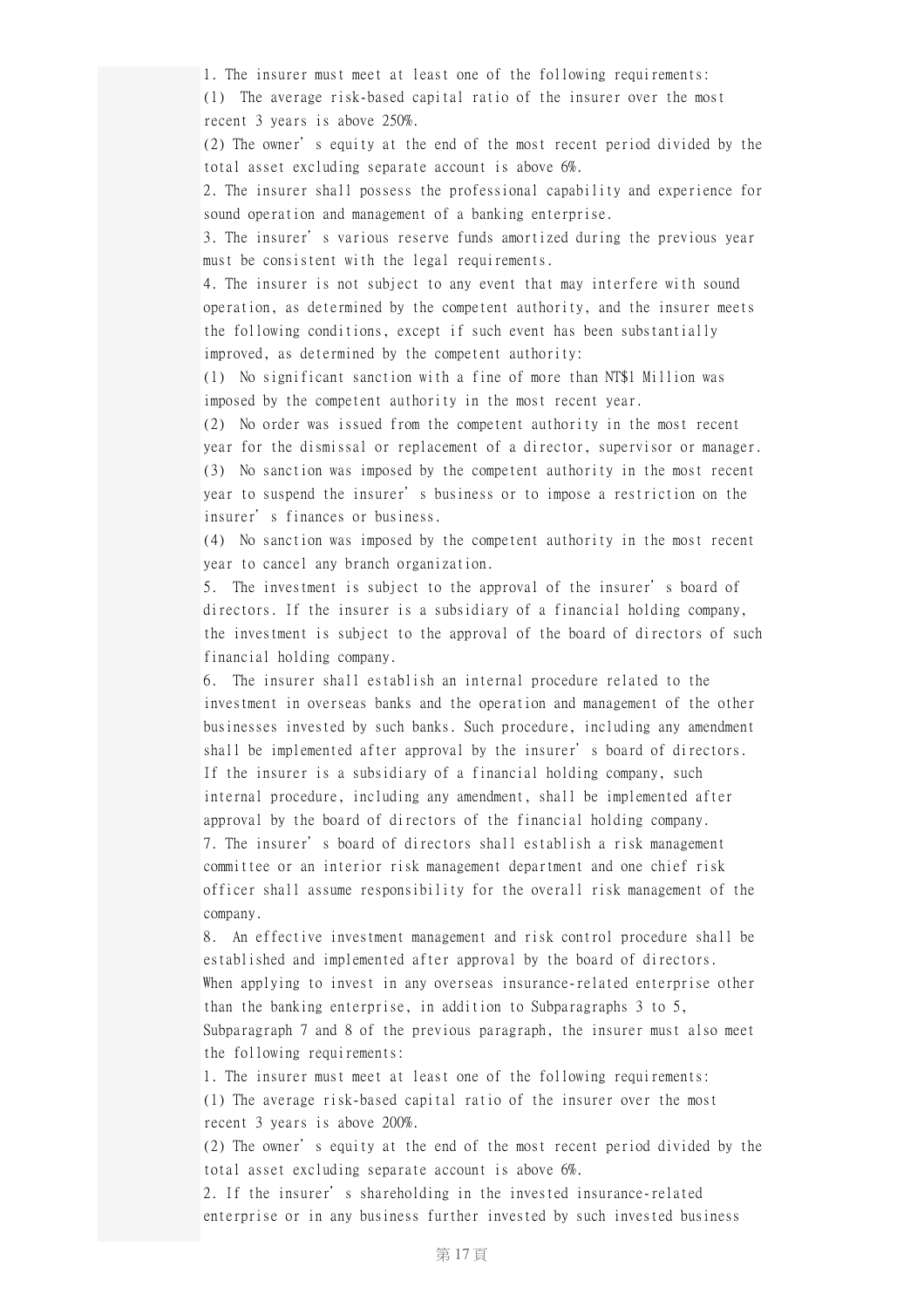constitutes a relationship of control and affiliation as defined in the Chapter of Affiliates under the Company Act, an internal procedure related to operation and management shall be established and implemented only after approval by the insurer's board of directors. The same shall be applicable in case of any amendment.

Article 13-2

Any insurer contemplating investment in any overseas insurance-related enterprise shall file a prior application with the competent authority for approval by submitting an Application Form (Table 1) and relevant documents (Attachment).

Article 13-3

An insurer who has received approval from the competent authority for the investment of overseas insurance-related enterprise shall comply with the following:

1. If any of the following circumstances exist in an insurer's invested insurance-related enterprise, which has the approval of the competent authority, the reasons and relevant information shall be reported to the competent authority:

(1) Change of business scope or significant operation policy.

(2) A change of capital amount of the invested insurance-related enterprise resulting in a change of the shareholding ratio of the insurer or the insurer's overseas subsidiary in a third territory, that has an impact on the relationship of control and affiliation as defined in the Chapter of Affiliates under the Company Act of the Republic of China between the insurer and the invested insurance-related enterprise or between the insurer's overseas subsidiary in a third territory and the invested insurance-related enterprise.

(3) An important financial or business decision that requires the approval of the majority of directors attending a meeting of the board of directors that is attended by 2/3 or more of all directors of the company, or a resolution approved by a majority of voting rights represented by shareholders at a meeting attended by representatives of 2/3 or more of the total number of outstanding shares.

(4) Dissolution or cessation of business.

(5) Change of entity name or business address.

(6) Merger with any other financial institution, assignment or taking assignment of all or a substantial part of assets or business.

(7) Reorganization, liquidation or bankruptcy.

(8) Significant loss that has occurred or is expected to occur.

(9) A material breach of the law or the cancellation or withdrawal of a business permit by the competent authority of an overseas territory.

(10) Other material breach of corporate governance or internal control. 2. Any insurer investing in an overseas banking enterprise with the approval of the competent authority shall report or discuss the matter with their board of directors for the review and approval of all important financial matters, internal audit, risk management, hiring and dismissal of important personnel and other matters of such overseas banking at least every quarter. If the insurer is a subsidiary of a financial holding company, such report shall also be submitted to the board of directors of such financial holding company, or such events shall be reported or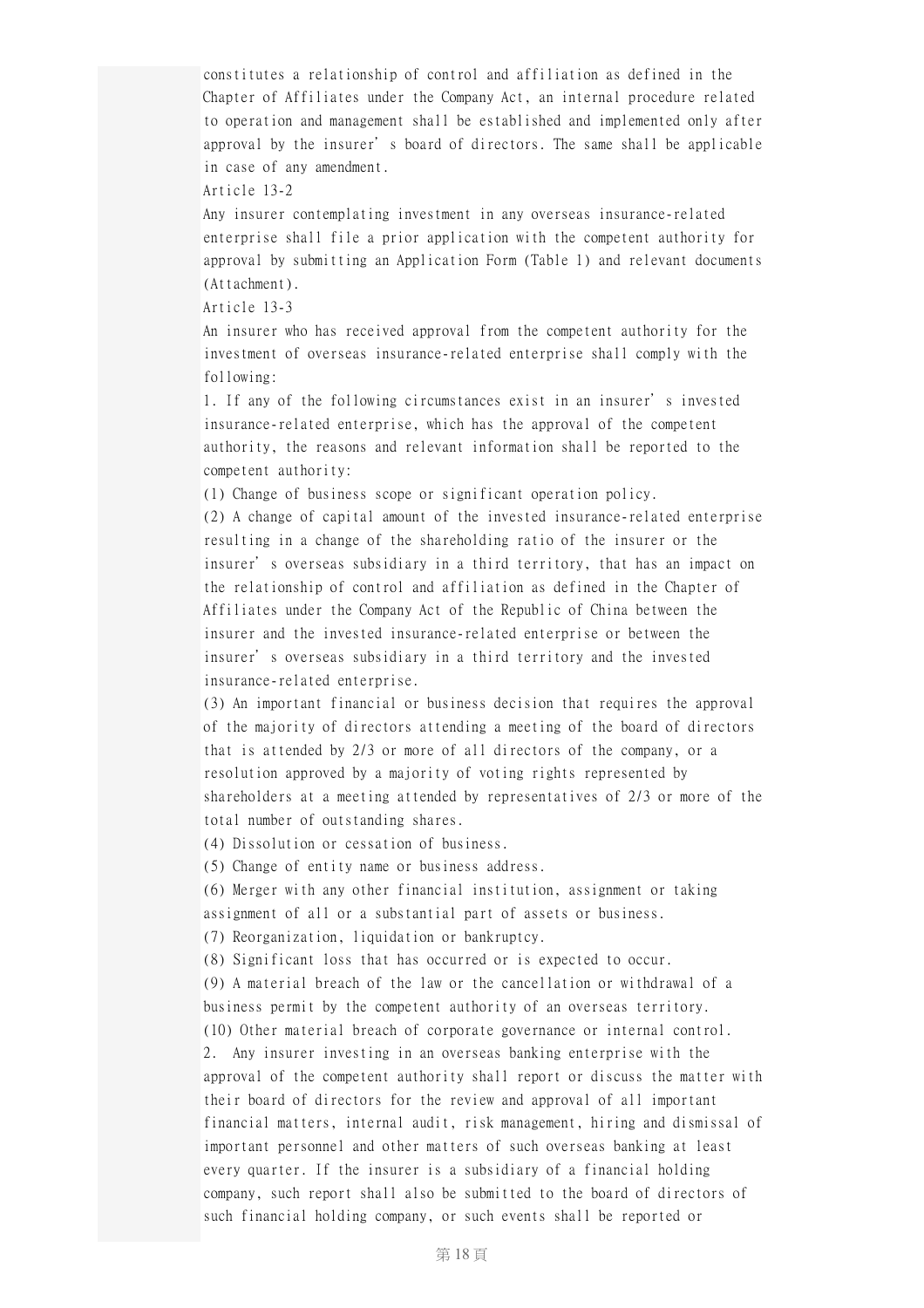discussed at meetings organized by the responsible department authorized by the board of directors of the financial holding company.

3. Neither the insurer's overseas subsidiary, nor any invested business that constitutes a relationship of control and affiliation as defined in the Chapter of Affiliates under the Company Act of the Republic of China, shall further invest in any domestic insurance-related enterprise. 4. If the insurer's overseas subsidiary invests in any other entity, or if the entity invested in by the overseas subsidiary further invests in any other entity, and if there is a relationship of control and affiliation defined in the Chapter of Affiliates under the Company Act with the invested entity, such investment shall be subject to a prior request to the competent authority for approval. Relevant documents of proof shall also be filed with the competent authority for reference within 10 days of approval and actual investment.

5. Before the end of April of each year, a business report covering all overseas insurance-related enterprises in which investment has been made during the previous year shall be submitted to the competent authority. Such business report shall include the status of the business, profit and loss situation and performance review.

6. The business audit report and accountant's report of the invested overseas insurance related business, as well as the inspection report by the financial inspection authority of the country where the invested business is situated, shall be filed with the competent authority for reference within 15 days from the receipt of such reports. However, if any such report involves any material breach of law, it shall be filed immediately with the competent authority for reference.

7. Information about the operation of the overseas insurance-related enterprise should be provided in the information reporting system designated by the competent authority. Any change should be duly updated. 8. Pursuant to the requirements set forth in Article 12 of the Regulations Governing Public Disclosure of Information by Non-life Insurance Enterprises and Article 12 of the Regulations Governing Public Disclosure of Information by Life Insurance Enterprises, the non-life and life insurance companies shall, respectively, make disclosures to the public in the notes which are to be made in the information disclosure website area concerning the names of the insurance-related enterprises in which investment has been made by the overseas insurance-related enterprise, the countries where such businesses are located, the amount of investment and investment profit and loss from each year , and shall renew such information on an annual basis.

9. After investment in an overseas insurance-related enterprise, if the insurer meets the requirements under Paragraph 1 or 2, Article 13-1, the insurer may participate in the capital increase in cash of such business within the original investment ratio. An application form (Table 1) and the documents listed under Paragraphs 1 to 8 of the attachment shall be filed with the competent authority for reference within 15 days of the investment.

10. The transactions between the insurer and the overseas insurancerelated enterprise in which investment has been made shall be consistent with the relevant requirements of Articles 146-3 and 146-7 of the Act.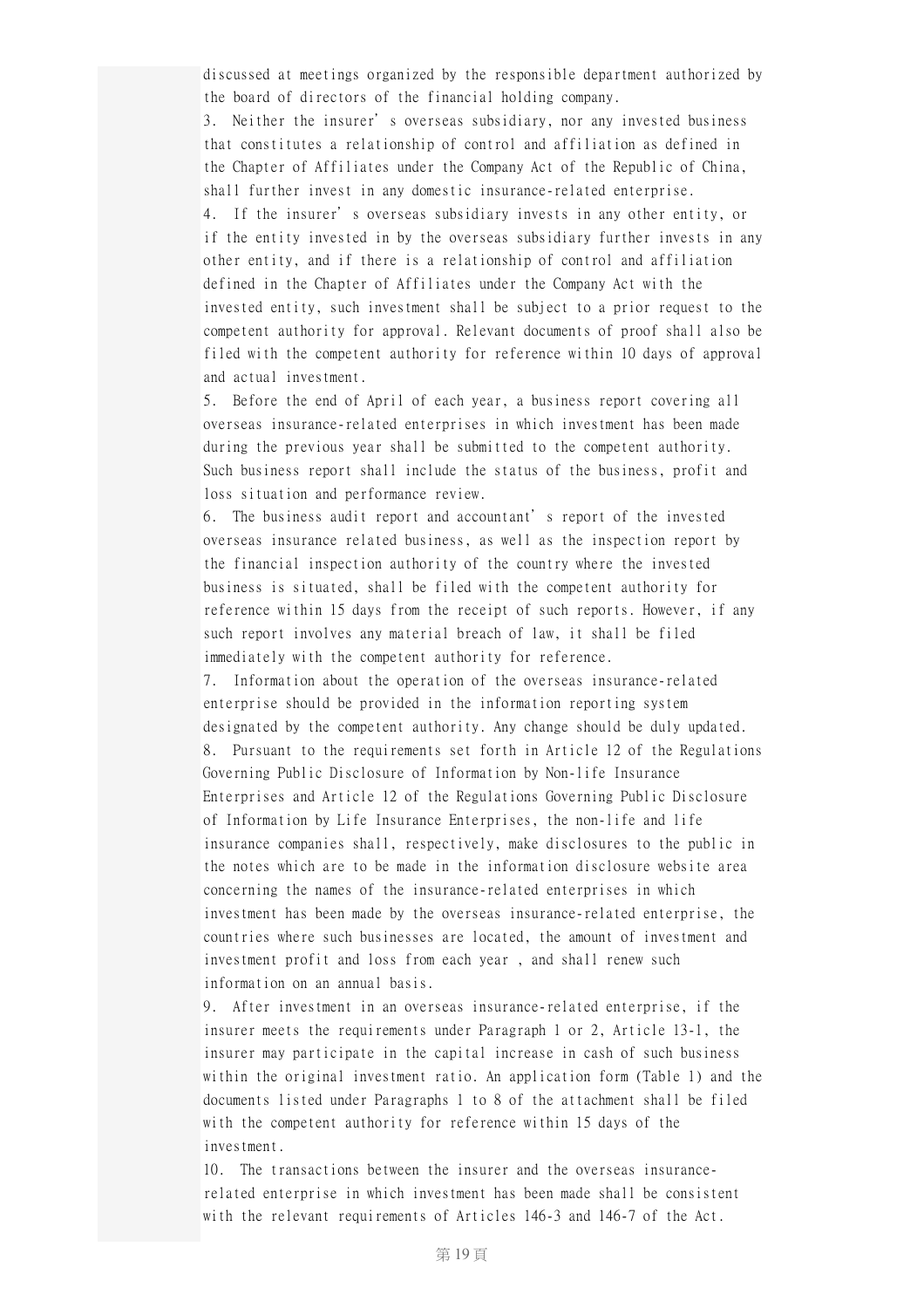11. The insurer has duly enforced the evaluation mechanism or internal regulation listed under Paragraphs 4 and 9 to 11 of the attachment. 12. Provide any other information or document required by the competent authority. Article 14 An insurer shall obtain prior approval of the competent authorities before making the foreign investment specified in Subparagraph 7 of Paragraph 1 of Article 3. Article 15 Where an insurer has formulated the processing procedure and risk monitoring and management measures concerning the foreign investment and obtained the approval of the board of directors, the insurer may proceed with the foreign investment within the limit of 10% of its funds. The processing procedure concerning the foreign investment according to the preceding Paragraph of this Article shall includes the making of written analysis reports, the records of the implementation of the procedure, and the submittal of the review reports. Relevant documents shall be kept for at least five years. The risk monitoring and management measures for foreign investment mentioned in the first Paragraph of this Article shall include risk management policies, risk management framework and risk management system. The risk management system shall include the identification, assessment and monitoring of the risks of foreign investments, the execution of the control over exposure limit, and the alteration procedure. To increase the limit on foreign investment, the insurer shall submit the application form (as shown in the appendix) according to the following provisions: 1.Where the insurer complies with the following provisions, the limit on its total overseas investment may be enhanced to 25% of its funds: (1) The insurer complies with the provisions of Paragraph 1 to Paragraph 3 of this Article. (2) There are no major violations of the internal control procedure governing various applications of funds in the immediately preceding year, or the violations have been rectified and the rectification has been affirmed by the competent authorities. (3) According to the evaluation of a certified actuary or an external investment organization, the proposed overseas investment is beneficial to the business of the insurer. (4) The insurer produces a complete investment handbook with instructions of risk management system. 2.Where the insurer complies with the following provisions, the limit on its total foreign investment may be enhanced to 30% of its funds: (1) The insurer complies with the provisions of the preceding Subparagraph. (2) In the immediately preceding year, the insurer has not been subject to any major disciplinary actions by the competent authorities, or its rectification of the violations has been done and got affirmed by the

3.Where the insurer complies with the following provisions, the limit on its total foreign investment may be enhanced to 35% of its funds:

competent authorities.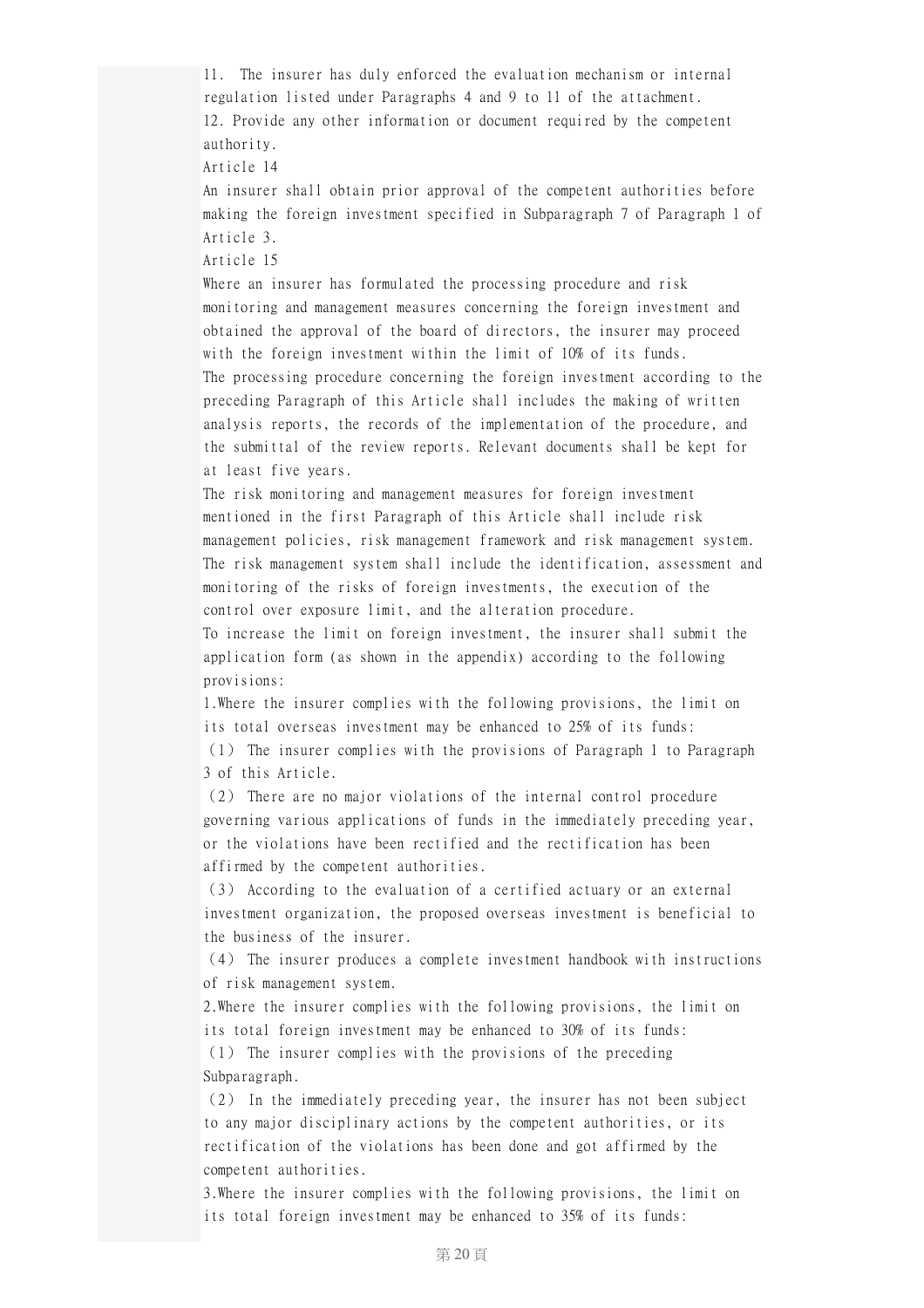(1) The insurer complies with the provisions of the preceding Subparagraph.

(2) The value-at-risk of the foreign investment held for trading purpose and available for sale has been calculated, and the calculation is performed at least once a week.

(3) For the foreign investment without no active market and classified to hold-to-mature position, an appropriate model has been designed to analyze ,identify and quantify the associated risks and reported that the risk assessment of the situation to the board of directors at least once every half year.

(4) In the immediately preceding two years, the insurer has not been subjected to any fine or disciplinary actions by the competent authorities, or the rectification of the violations has been done and got affirmed by the competent authorities.

(5) In addition to set up a risk control committee under the board of directors, the insurer has also established a risk control department with an assigned chief risk controller to assume de facto responsibility for the overall risk management of the company. The scope of risk management over the foreign investment at least shall include assessment and management of associated risks and impact on the insurer's solvency.

4.The insurer which applies for increase of limit on total foreign investment to more than 35% of its funds shall comply with the following provisions:

(1) The insurer complies with the provisions of the preceding Subparagraph.

(2) It has been more than one year since the insurer obtained the approval for increase of the limit on total foreign investment to 35% of its funds.

(3) The board of directors specifies the exposure limit each year and regular risk management is implemented by the risk management committee or risk management department.

(4) The insurer's risk-based capital ratio as of the end of the most recent period reaches 250% or above, or the insurer has a AA- equivalent or higher credit rating from the foreign or local credit rating agencies in the immediately preceding year.

(5) The insurer has not obtained any other approval for increase of the limit on total foreign investment in the current year.

5.The insurer which applies for increase of limit on total foreign investment over 40% of its funds shall comply with the following provisions:

(1) The insurer complies with the provisions of the preceding Subparagraph.

(2) The insurer's risk-based capital ratio, both in the most recent year and the average of the most recent 3 years, has never fallen below 250%, or the insurer has a AA+ equivalent or higher credit rating from the foreign or domestic credit rating agencies in the immediately preceding year. (3) The insurer has established an internal risk model to quantify the overall risk of the company.

(4) The insurer has not obtained any other approval for increase of the limit on total foreign investment in the current year.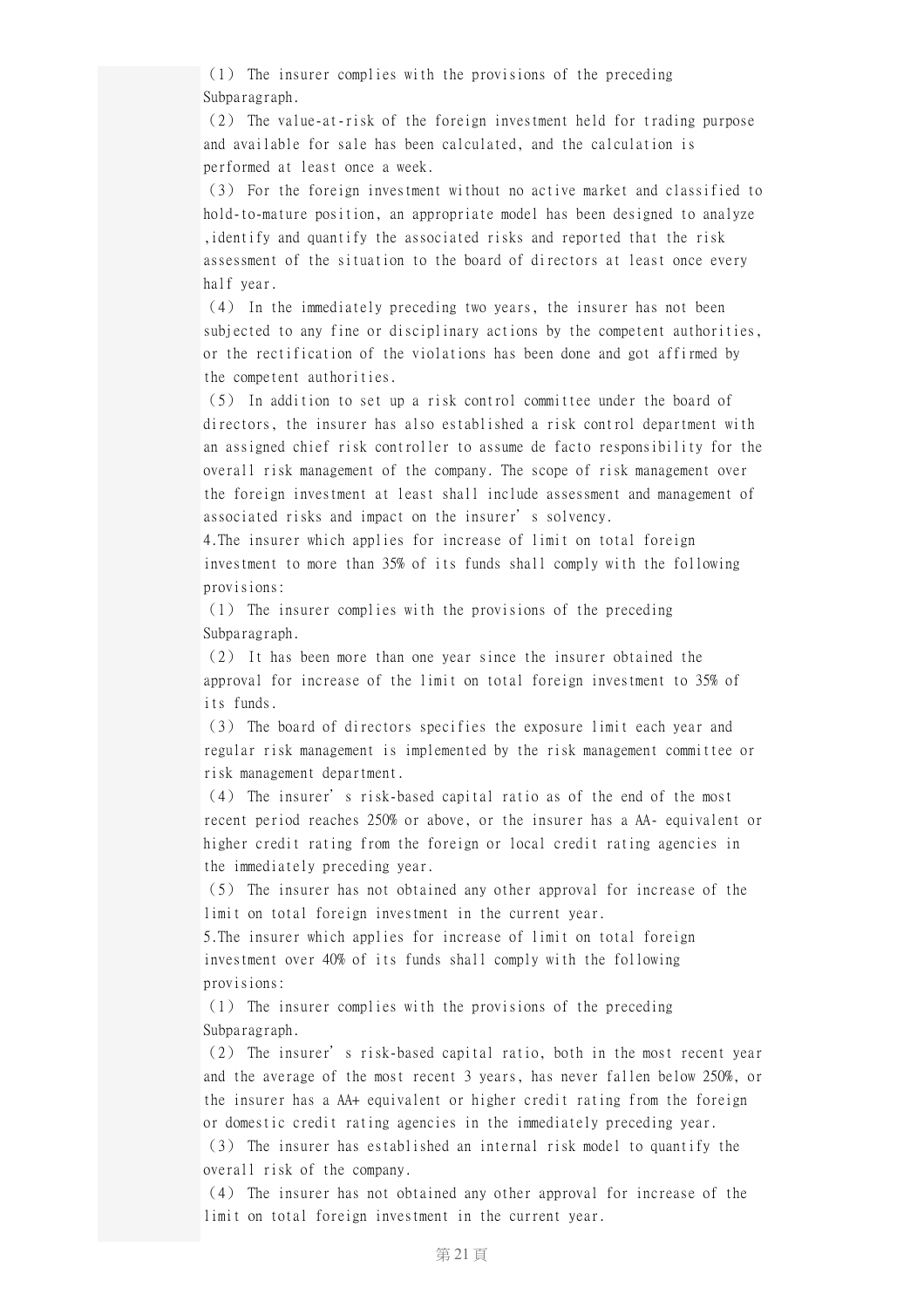The "major disciplinary action" referred to in Item 2 of Subparagraph 2 of the preceding paragraph of this Article and Subparagraph 1 of Paragraph 2 of Article 17 means a fine above NT\$1 million imposed by the competent authority.

Calculation of "value at risk" referred to in Item 2 of Subparagraph 3 of Paragraph 4 of this Article means that on the basis of data of the samples which are taken either on a weekly basis for a minimum period of three years or on a daily basis for a minimum period of one year, with the data updated once a week at least, the value at risk for ten trading days is calculated with the confidence level set at 99% and the back testing is performed every month.

The competent authorities may, in view of the business performance of the insurer, determine the exact increment in the limit referred to in Subparagraphs 4 and 5 of Paragraph 4.

The aforesaid increment shall be limited to 5% of the insurer's funds. However, the competent authorities may, in view of the overall business performance of the insurer, make proper adjustment thereto year by year. If the product structure consolidated score of a life insurance company for the most recent year meets the criteria determined by the competent authority, one of the following measures may be adopted:

(1) Within the maximum limit stipulated under Paragraph 2, Article 146-4 of the Act, the limit of overseas investment allowed under Paragraph 1 or 4 may be increased by 1% of the funds.

(2) In the calculation formula under Paragraph 2, Article 15-2, 25% of various reserves for non-investment-linked life insurance business may be increased to 27%.

Article 15- 1

Where an insurance company satisfies the requirements enumerated below, the limit on foreign investment may be flexibly adjusted and calculated based on the flexible calculation formula within the maximum limit set forth under Article 146~4, Paragraph 2 of the Act after being submitted to and approved by the competent authority:

I. The Foreign-currency Denominated Non-investment-linked Life Insurance Business as approved by the competent authority (hereinafter referred to as the Subject Business).

II. Where satisfactory to the requirements set forth in Paragraphs I~III of the preceding Article.

III. Where the various reserve funds amortized in accordance with the relevant requirements of the Act have been utilized for the fund utilization items set forth under the Act in the same foreign currency(ies) of the Subject Business

The term "flexible adjustment formula" as set forth in the preceding paragraph denotes the limit on foreign investment=The limit on foreign investment approved under Paragraph IV of the preceding Article  $\times$  (1+ Various reserve funds for the Foreign-currency Denominated Non-investmentlinked Life Insurance Business).

Where the insurance company intends to calculate the investment limit in accordance with Paragraph I, it shall apply to the competent authority with the following documents for approval beforehand:

I. Statements and supporting certificate(s) to prove satisfactory to the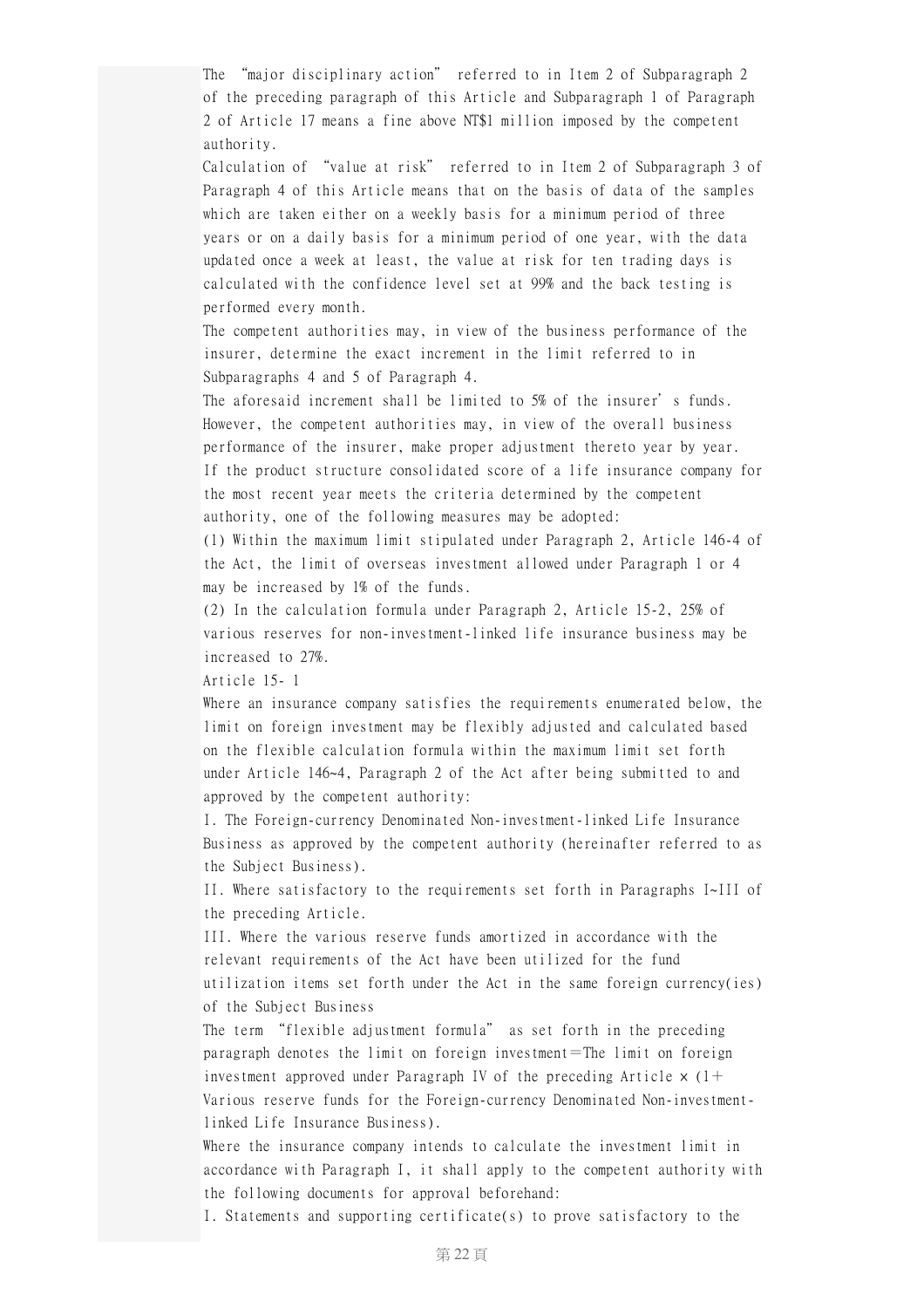requirements set forth in Paragraphs I~III of the preceding article. II. Statements and supporting certificate(s) to prove no major fault in internal control handling procedures with regard to the usage of insurer's funds over the past year, or the remedial measure for the fault, if any, have been satisfactorily implemented and officially acknowledged by the competent authority.

III. The concrete evaluation opinions submitted by the certifying actuarial personnel or the external valuation institution about the appropriateness of the asset & liability match.

IV. Integral Investment Handbook including the internal risk management system and relevant operating norms.

V. Descriptions of the status quo of the Subject Business.

VI. Statements and supporting certificate(s) to prove that the various reserve funds amortized in accordance with the Act have been utilized for the capital utilization items required by the Act for the Subject Business to be received, paid in the same foreign currency(ies) in full. VII. Statements and supporting certificate(s) to verify the limit on foreign assets investment portfolio, performance, strategies, risk tolerance extent and overall risk management policies and systems as traced and reviewed by the board of directors case by case over the past year. VIII. Statements of various reserve funds amortized and about the proof of adequacy thereof.

IX. The latest financial statements as audited or verified by the Certified Public Accountant.

X. Other document(s) as required by the competent authority. Where an insurance company has been approved by the competent authority for calculation of the limit on foreign assets investment in accordance with Paragraph I, and in the Subject Business it is found that the various reserve funds amortized under the Act have not been utilized for the fund utilization items for the same currency(ies) under the Act, it shall complete the remedial adjustment plan, and get it approved by the board of directors and submitted to the competent authority for information within one month starting from the date of occurrence of such fact. Where an insurance company proves to have failed to operate in accordance with the preceding paragraph, and to fail to complete adjustment based on the adjustment plan or after it is approved by the Financial Supervisory Commission, Executive Yuan for calculation of the limit on foreign assets investment in accordance with Paragraph I, it has accumulated more than twice the required adjustment plans, the competent authority may annul the

approval under Paragraph I.

Article 15- 2

Any insurance company that meets the following conditions may file an application with the competent authority for the amount to be excluded from the calculation of the limit on the total amount of foreign investment under the first part of Paragraph 2, Article 146-4 of the Act (Hereinafter "Excluded Foreign Investment Amount"):

1.Meeting the requirements under Sections 1 to 3, Paragraph 1 of the previous article.

2.The total amount of funds utilized in domestic investments by the insurance company as a percentage of the amount of funds that may be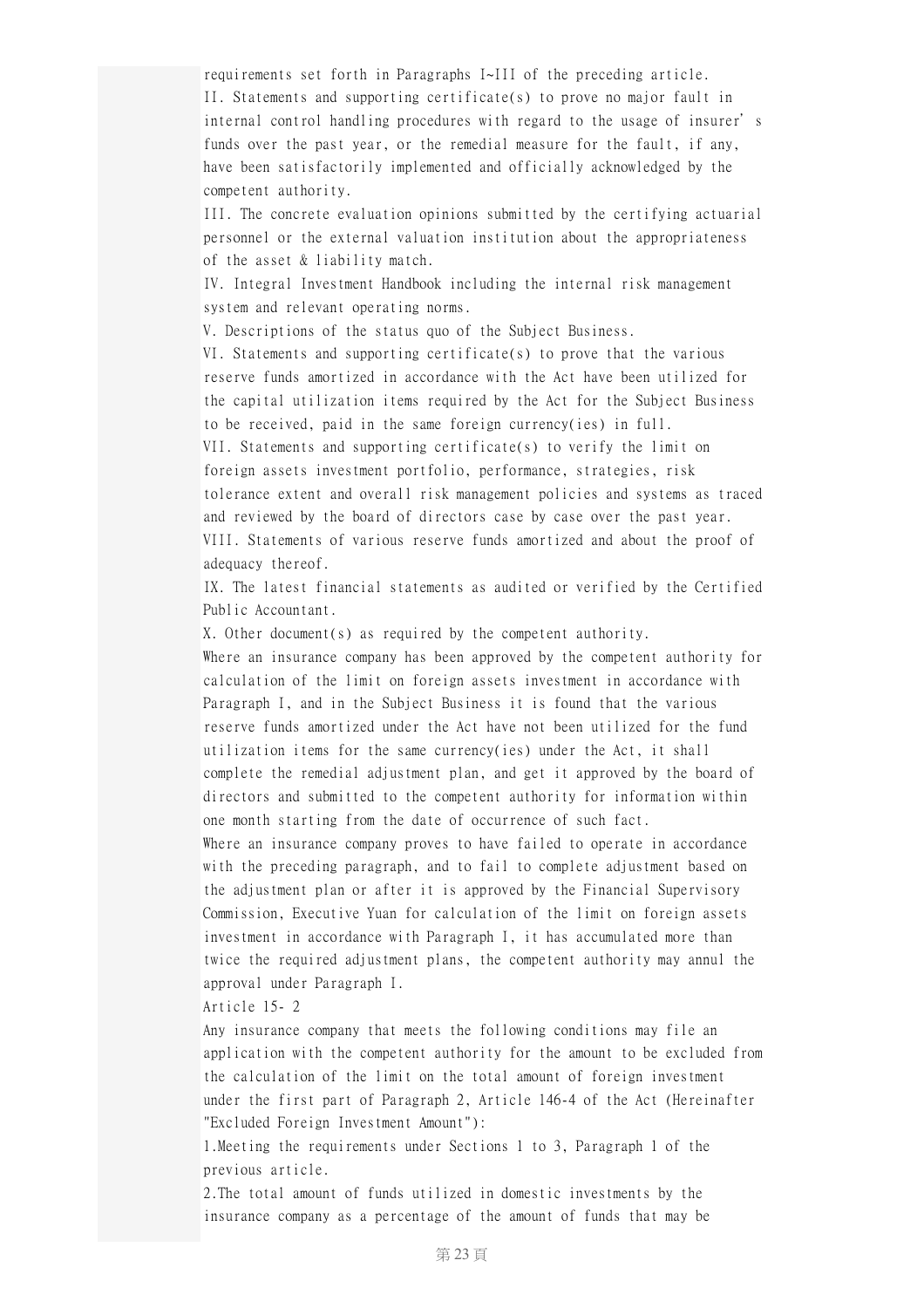utilized, less various reserves for non-investment-linked life insurance business collected and paid in foreign currency, meets the requirement of the applicable limit stipulated under these Regulations.

3.The insurer's risk-based capital ratio for the latest period is 200% or higher.

4.The board of directors will determine the risk limit every year and the risk control committee or the risk control department shall perform regular control. The Excluded Foreign Investment Amount referred to in the previous section is calculated as follows:

Excluded Foreign Investment Amount  $=$  (25% of various reserves for noninvestment-linked life insurance business, or various reserves for noninvestment-linked life insurance business collected and paid in foreign currency, whichever is lower) x (1 – determined percentage).

"Determined percentage" referred to in the previous section means the percentage of foreign investment by insurance company determined by the competent authority under Paragraph 4, Article 15. If such percentage is changed, the above limit shall be re-calculated based on the changed determined percentage.

In filing an application for Excluded Foreign Investment Amount, the insurance company shall submit the following documents to the competent authority for approval:

1.Documents listed under Paragraph 3 of the previous article.

2.Explanatory or justification document showing compliance with Sections 2 to 4, Paragraph 1.

3.Other documents as required by the competent authorities.

In cases where an insurer meets the relevant requirements as set forth in the preceding paragraph, and has obtained the approval from the competent authorities that the investment shall not be included in the foreign investment limits in accordance with paragraph 2, such company may submit the documents as required in the preceding paragraph, a business development plan, the proposed amount that is not included in the foreign investment limits and an explanation of assessment of reasonableness thereof, to the competent authorities for special approval, and the formula set forth in paragraph 2 is not applicable.

After the competent authority grants an approval for any insurance company to calculate the amount of foreign investment in accordance with the flexible adjustment formula under the previous article, when the competent authority grants approval for the Excluded Foreign Investment Amount in accordance with Paragraph 1, it shall cancel the approval for calculation of foreign investment amount calculated based on such flexible adjustment formula.

In case any of the following occurs after an insurance company is granted approval of Excluded Foreign Investment Amount, it shall prepare an adjustment plan, have it approved by its board of directors and file it with the competent authority for reference. The following correction shall also be completed within one month from the occurrence of the fact: 1. The various reserve funds set aside under the Act for the operation of any non-investment type of personal insurance activity have not been utilized for the fund utilization items for the same currency(ies) under these regulations.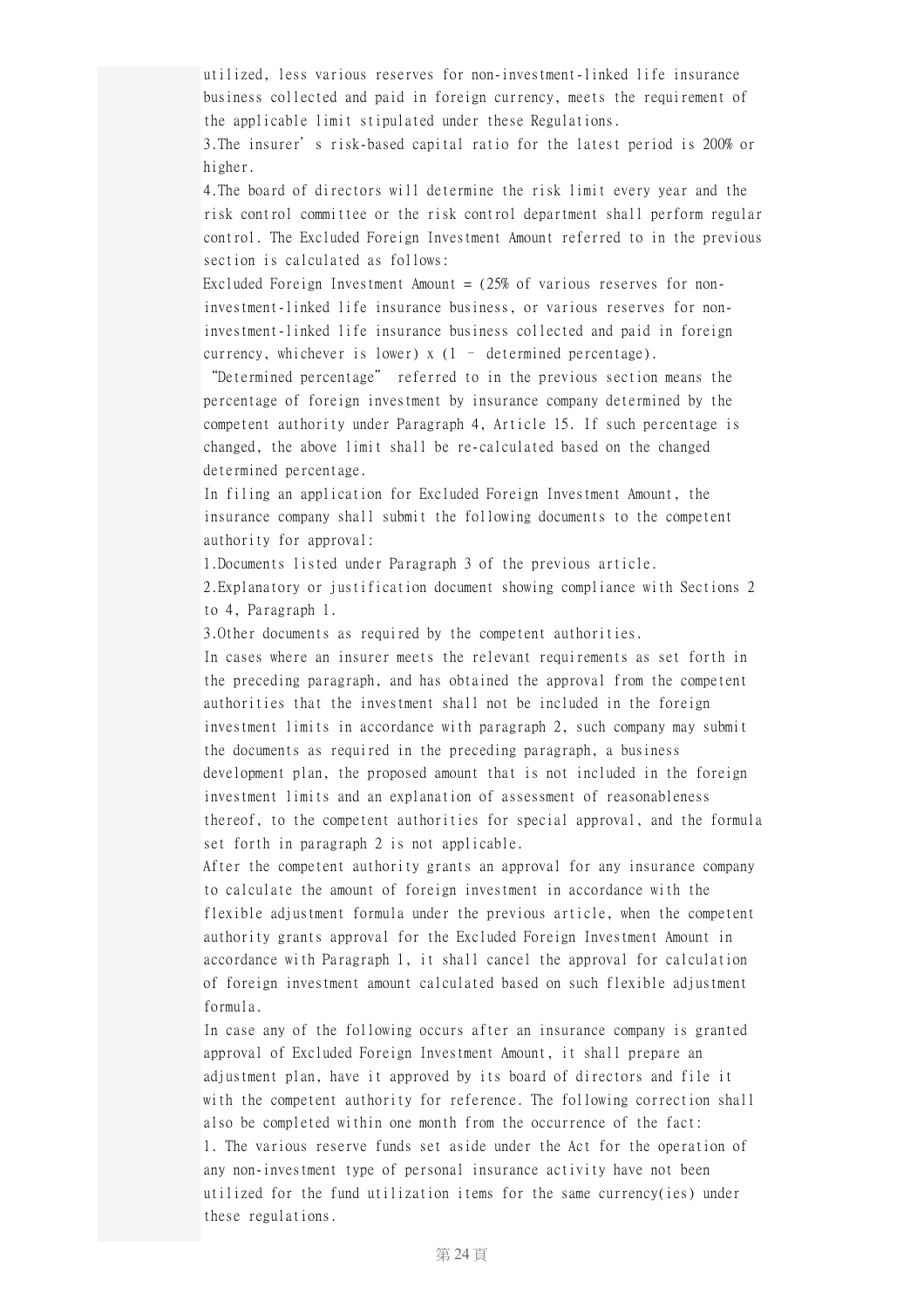2. Failure to comply with Subsection 2, Paragraph 1.

Any insurance company fails to comply with the previous section, fails to complete adjustment in accordance with the adjustment plan or fails to file the adjustment plan as required under the previous section for 2 or more times on accumulated basis, the competent authority may revoke the approval for Excluded Foreign Investment Amount under Paragraph 1 and 5. Article 16

An insurer may put its foreign investment assets under its own custody or under custody of Taiwan Depository & Clearing Corporation or such custodian institutions with a credit rating equivalent to or above A- from domestic or foreign financial institutions in the preceding year.

The insurer with its foreign investment limit equivalent to or above 35% of its funds or with its overall foreign investment reach to or above US\$1 billion shall put together all its foreign securities, except those of outstanding overseas funds and those from special-purpose money trust funds conducted by financial institutions, under custody in one or at most five custodian institution except Taiwan Depository & Clearing Corporation. Article 17

The aggregate amount of the following investments shall not exceed 5% of the disposable funds of the insurer:

1.convertible and warrant bonds issued by the companies with BBB+ to BB+ or equivalent credit rating from the foreign credit rating agencies; 2.hedge funds, private equity funds, infrastructure funds and commodity funds;

3.collateralized debt obligations of which part of the underlying assets are below BBB- or equivalent credit rating from the foreign credit rating agencies, except those with less than 5% of its underlying assets below the above rating and were invested in accordance with relevant regulations before the promulgation of these Regulations.

4.collateralized debt obligations with such underlying asset pool based on a leverage financing structure or contains subprime mortgage loans or leverage loans.

Insurers with any of the following circumstances are not allowed to conduct the investment listed in the preceding Paragraph:

1.the insurer has been subjected to major disciplinary actions in the immediately preceding year for violations of the Act with regard to foreign investment, except that the rectification of those violations has been done and get affirmed by the competent authorities.

2.the ratio of regulatory capital to risk-based capital at the end of the most recent period is less than 250%, except that the above ratio is between 200% and 250% and the insurer gets a AA equivalent credit rating or above.

3.Neither a risk management committee subordinate to the director board has been set up, nor a chief risk officer has been assigned and an interior risk management department has been established to assume de facto responsibility for the overall risk management of the company. Article 18

Where the investment items and ceiling applied to and approved by competent authorities not be limited to the prescriptions herein, for an insurer who have merged with a troubled insurer or assumed part or all of its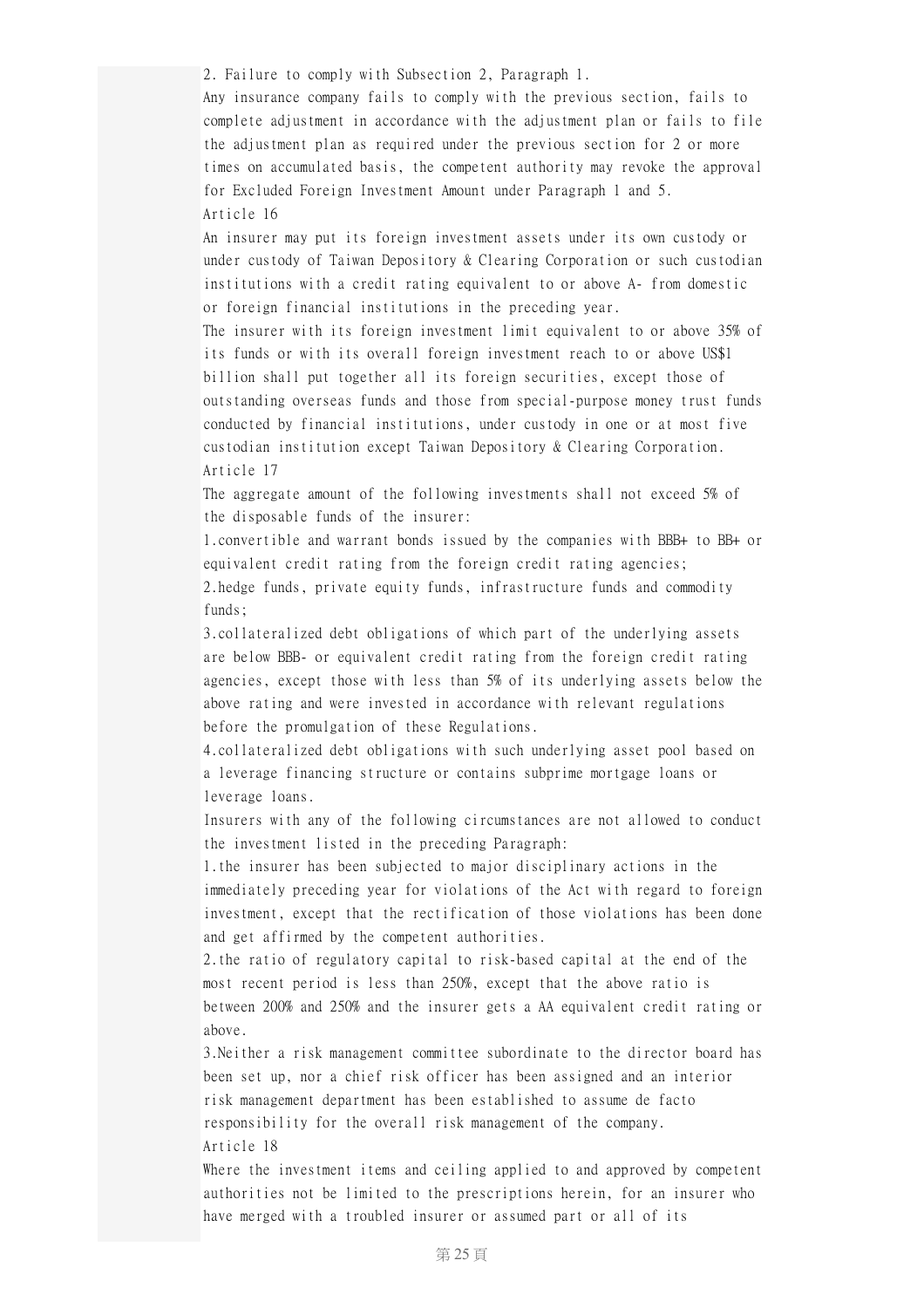operation, assets, or liabilities.

Where, before these Regulations come into force, an insurer invested in such commodities as are not specified herein or the aggregate amount of its investment in various foreign assets exceeded the limits prescribed herein, the insurer shall not make any further investments. Article 19

This Regulation shall come into force on the date of promulgation.

Documents Required for Insurer's Application to Invest in Overseas Insurance-Related Enterprises

1. Documents of proof showing that the insurer meets the requirements under Paragraph 1 or 2 of Article 13-1.

2. An investment purpose and plan, including the shareholder structure of the company in which investment has been made, members of the operational team, scope of business, principles and guidelines of business, business development plan, 3-year financial forecasts, investment feasibility analysis [including reasons for choosing the contemplated country (or territory) of incorporation, including local political, economic and financial situation, local financial legislation applicable to investment in domestic enterprises by overseas insurance companies (including restrictions on the business operation and whether the financial competent authority of the Republic of China can collect and audit the financial and business situation of such enterprises), tax legislation and a selfevaluation of the compliance of the incorporation project with local legislation], estimated schedule for the implementation of the investment plan and the measures to undertake if the plan cannot be implemented. 3. If the overseas insurance-related enterprise in which investment is to be made is a banking enterprise, the business plan shall also include explanations about the insurer's professional capability and experience for sound operation and management of the banking enterprise and relevant documents of proof [such as whether the insurance company's director, supervisor, general manager, vice president and executives of relevant departments meet the requirements under the Guidelines for Qualification Requirements, Conditions for Serving Duplicate Positions and Compliance Matters for Representatives of Banking Enterprises, or whether the company has established a dedicated department responsible for overseas bank investment, operation and management and whether the personnel of such department has the professional capacity and experience required to operate banks; or whether the insurer is a subsidiary of a financial holding company and the management mechanism and management situation of such financial holding company for the overseas banks in which the insurer has invested or will invest].

4. Establish internal procedures related to operation and management for investment in overseas banks, their further investment in other enterprises and shareholding in such invested or further invested enterprises that constitutes a relationship of control and affiliation defined in the Chapter of Affiliates under the Company Act of the Republic of China. Such procedures shall include the following main items: Scope of management, directions and principles of management, management of financial, business and accounting procedures, asset management, financial statements that